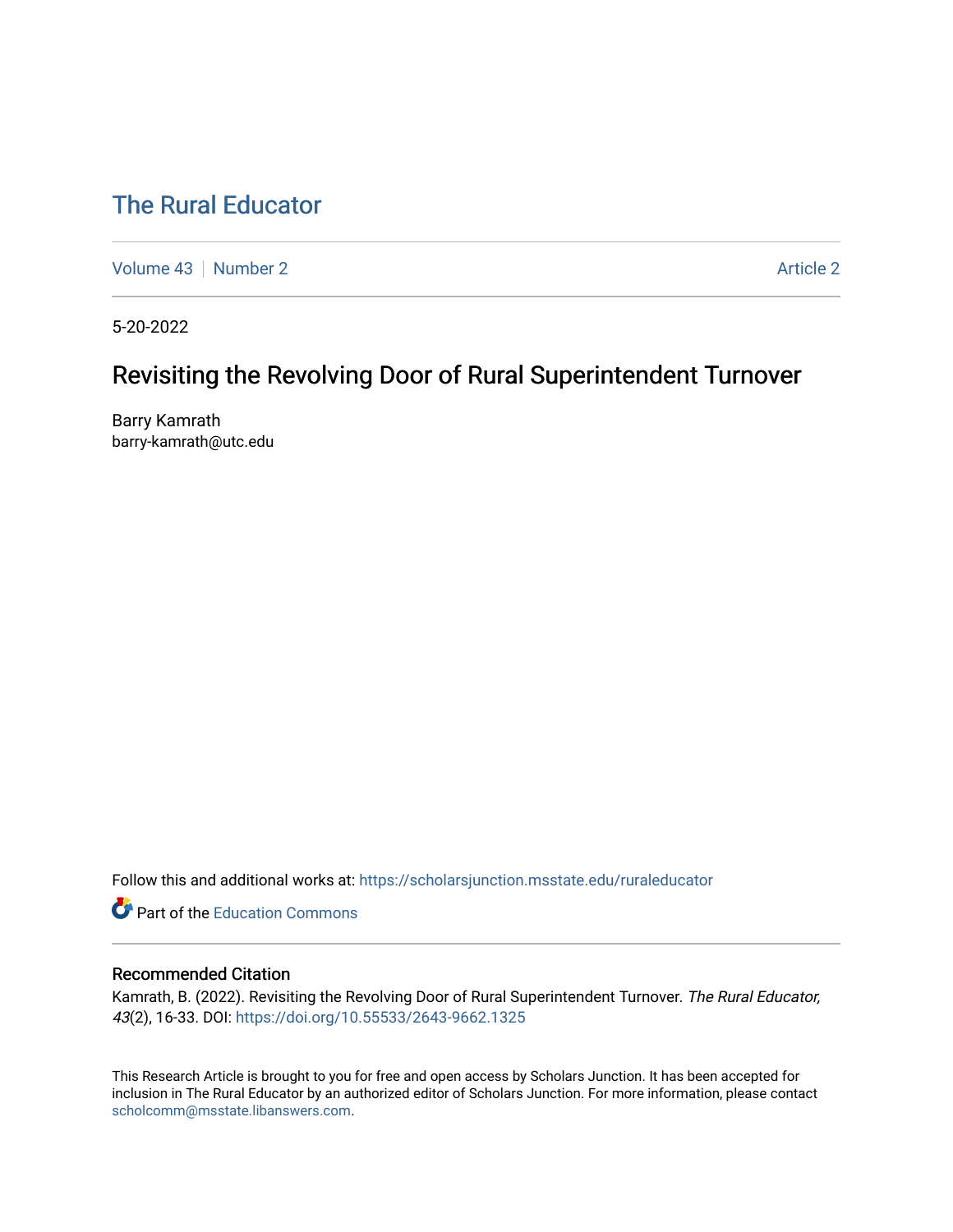# *Research Article*

# **Revisiting the Revolving Door of Rural Superintendent Turnover**

# **Barry Kamrath**

*This qualitative multiple case study is a follow-up to a study completed in 2007 that examined characteristics of rural school districts experiencing a high rate of superintendent turnover. The original study design incorporated extensive interviews with participants across four rural school districts; triangulating interview results with information found in school board minutes and published media articles. The four case districts had employed a total of 19 superintendents in the ten-year period leading up to the original study. However, since then, three of the districts have experienced a drastic change in their turnover trend. This study revisits the four rural districts to determine, from the perspectives of current and former superintendents, internal and external characteristics of the districts and the superintendents themselves that contributed to superintendent stability. Similarities and differences across the four districts are highlighted, and implications for high turnover districts and their superintendents are discussed.*

As within most thriving organizations, quality leadership and the ability to initiate and sustain positive change efforts contribute to the success of rural schools. Difficulty arises when districts are unable to sustain reform efforts due to frequent changes in their leadership (Grissom & Mitani, 2016). Rural school superintendents are often faced with deeply valued traditions and preconceptions that create challenges in establishing a meaningful vision for change, and, although some rural school districts are able to retain their superintendents long term, in many other districts, this dilemma is manifested in what has been described as a revolving door to the superintendent's office (Grissom & Andersen, 2012; Natkin et al., 2003). This study examines rural superintendent turnover to provide insight into characteristics of the districts and the superintendents themselves that may contribute to both high and low turnover rates.

This multiple case study follows up research completed in 2007 that focused on internal and external characteristics contributing to high superintendent turnover in four small midwestern rural districts. The four case districts had employed a total of 19 superintendents over the ten-year period leading up to the original study. Since then, the same four districts had employed just nine superintendents over the next ten years, seemingly cutting their superintendent turnover in half. However, four of these nine superintendents were employed in just one of the districts, leaving only five superintendents employed over ten years in the other three districts. Hence, the turnover problem seemed to have substantially slowed in three of the four districts, while the fourth district continued in the same manner it had in the original study, changing leaders

every 2.5 years on average. This study revisits the four districts to examine the turnover phenomenon.

Before introducing the follow-up study, background and comparative information are provided by summarizing the findings from the original study. The purpose of the original study was to identify perceived characteristics of rural districts that may have been contributing to their high rate of superintendency turnover.

#### **The Original Study**

The study sought to identify characteristics of small rural school districts with high superintendent turnover. The original study included 89 participants from four high-turnover districts in a midwestern state. Participants came from four stakeholder groups: a) superintendents, b) staff members, c) community members, and d) board members. The original study also provided rich contextual details regarding the districts and the people who lived within them, as well as detailed findings within each participant group. Original study participant perceptions are recapped next, followed by an expanded review of the findings from the superintendent participants.

#### **Perceptions of Superintendent Turnover**

In general, participants across the four groups perceived superintendent turnover as having a negative effect on their school districts. A summary of participant responses from selected interview questions is included in Table 1. The most common negative affect of turnover mentioned was a lack of continuity. Most participants (72%) felt superintendent stability was needed for school success, and nearly all participants (84 out of 89, or 94%) felt superintendent stability was needed or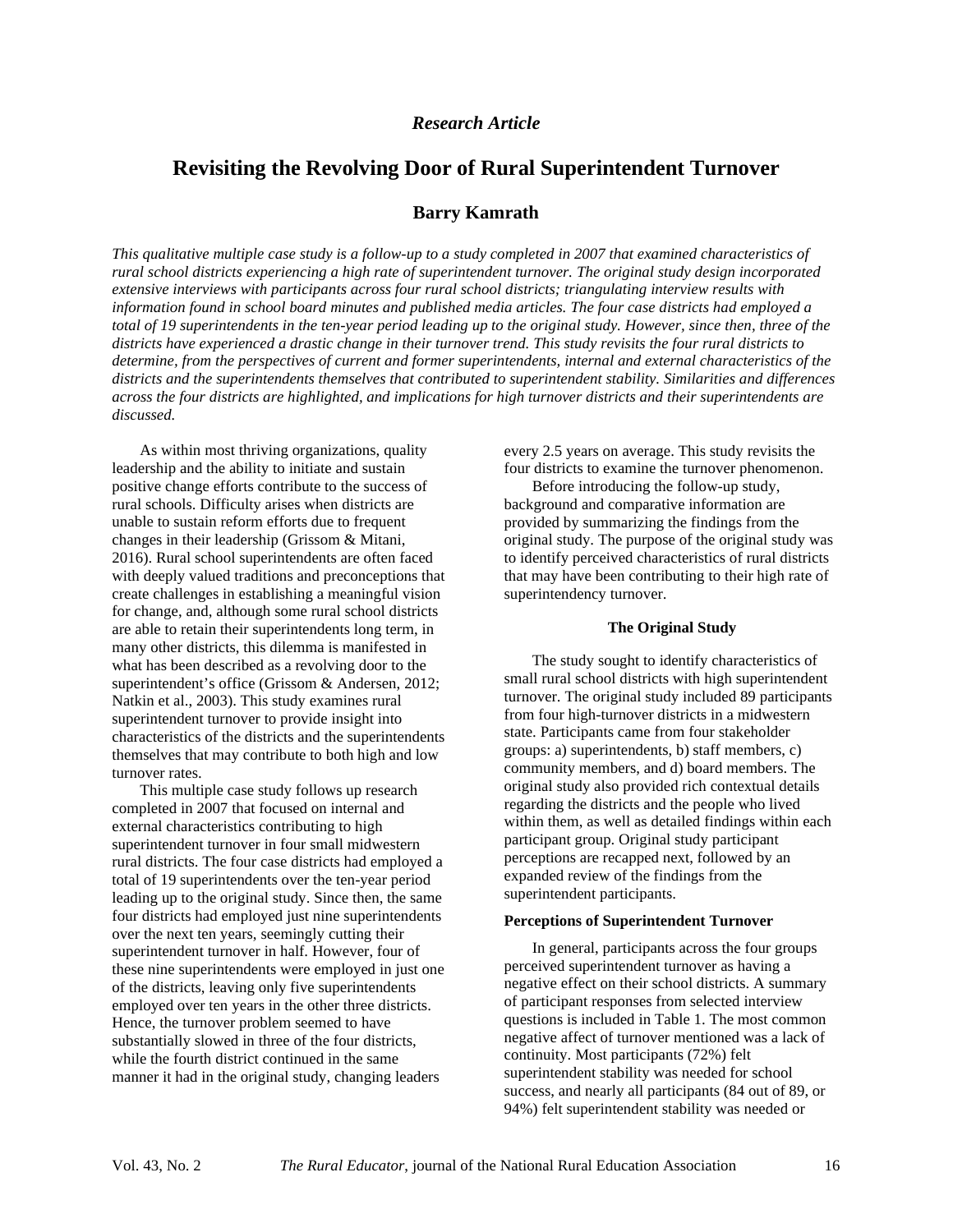#### Table 1

*Original Study Summary of Reponses to Select Interview Questions (across all participant groups, n = 89)*

|                                                                                               | Community<br><b>Members</b> | School Board<br><b>Members</b>            | <b>Staff Members</b>                      | Superintendents                           |
|-----------------------------------------------------------------------------------------------|-----------------------------|-------------------------------------------|-------------------------------------------|-------------------------------------------|
| <b>Participant Perceptions</b>                                                                | $(n=24)$                    | $(n=23)$                                  | $(n=26)$                                  | $(n=16)$                                  |
| Percentage who perceived stability as<br>needed or helpful                                    | 96                          | 91                                        | 96                                        | 84                                        |
| Percentage who felt turnover has had a<br>negative impact on district                         | 50                          | 52                                        | 46                                        | 44                                        |
| Average minimum number of years<br>they would like their superintendent to<br>stay            | 7.14                        | 8.31                                      | 7.77                                      | 6.9                                       |
| Average total number of years they<br>would like their superintendent to stay                 | 9.13                        | 10.43                                     | 10.07                                     | 8.4                                       |
| Perception of characteristic most<br>causing stress for superintendent in<br>their district   | School finances             | School board<br>relations and<br>politics | School board<br>relations and<br>politics | School board<br>relations and<br>politics |
| Perception of characteristic most<br>influencing superintendent turnover in<br>their district | School finances             | School board<br>relations and<br>politics | School board<br>relations and<br>politics | School board<br>relations and<br>politics |

helpful for school success. Most participants felt that they wanted their superintendents to remain in their districts for about seven to ten years. School board members, staff members, and superintendents generally perceived school board relations and politics as contributing the most to superintendent stress levels. These three participant groups also ranked problems with their school boards as the most likely characteristics contributing to superintendent turnover in their districts. Specifically, superintendents had concerns with board members not understanding their roles and responsibilities and board members micromanaging their school districts.

Most participants shared the belief that the superintendent needed to live in, and be visible to, the local community. Community members, school board members, and staff members often perceived their district as being used as a stepping-stone for administrators to gain experience before moving on to bigger, more prestigious, and higher paying jobs. Despite a concern of being a stepping-stone for beginning administrators, most community members, school board members, and staff members also perceived their districts as a final stage in some superintendents' careers. Comments from these groups focused on a perceived lack of commitment from their superintendents who had either already retired or who were near retirement. A summary from the original study, shown as synopsis of the mostapplied codes across all participant groups, is shared in Table 2.

#### **Superintendent Summary from Original Study**

Although data have briefly been shared from all participant groups, to provide context for the followup study data (where data were gathered only from superintendents) specific attention will be given to the superintendent responses from the original study.

Superintendent responses to the question of which characteristics caused them the most stress suggested superintendents perceived school board relations and politics and school finance as the root of most stress in their professional lives. Most superintendents (69%) felt that school board relations and politics were the biggest contributors to superintendent turnover.

The external characteristic mentioned most by superintendents was a perception that board members are unclear of their roles and responsibilities, followed by a perception of board members micromanaging their school districts. The internal characteristic receiving the most attention was a perception that superintendents have multiple responsibilities in their small rural districts. Table 3 provides an overview of the most-coded responses by superintendents in the original study.

Clearly, the most important take-aways from the superintendents interviewed in the original study are that they wrestled with the multiple responsibilities they have in their rural districts, and that they had school board members who are unclear of their roles and responsibilities who often end up trying to micromanage the day-to-day activities of the districts. These issues were impacting the work of the superintendents and causing stress in their lives to the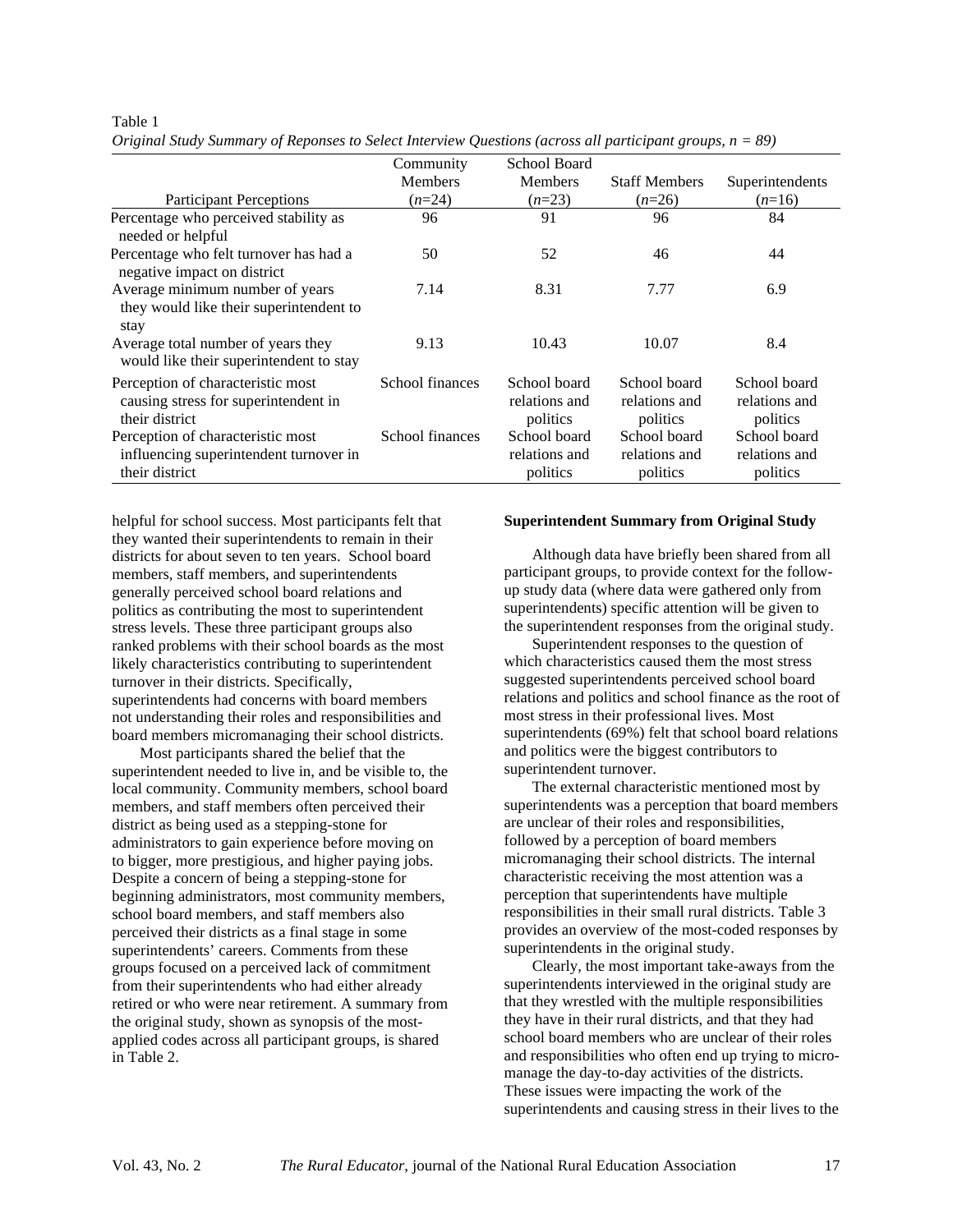#### Table 2

|                                             | Participant Groups |              |                      |                 |
|---------------------------------------------|--------------------|--------------|----------------------|-----------------|
|                                             | Community          |              |                      |                 |
| Most-Applied Codes                          | Members            | School Board | <b>Staff Members</b> | Superintendents |
| Many senior citizens / retired              | X                  |              |                      |                 |
| Financial issues / budget cuts              | X                  |              |                      |                 |
| Multiple cultures / factions with competing | X                  |              |                      |                 |
| demands of supt.                            |                    |              |                      |                 |
| Need for supt. to identify with rural       | X                  |              |                      |                 |
| lifestyle/ small schools                    |                    |              |                      |                 |
| Referendum discussed                        |                    |              | X                    |                 |
| School board turnover                       |                    |              |                      | X               |
| Multiple responsibilities / "hats" for      |                    |              |                      | X               |
| superintendent                              |                    |              |                      |                 |
| Power with/collaborative decision-making    |                    |              |                      | X               |
| Upward mobility/ Desired increase in        | X                  | X            |                      |                 |
| compensation                                |                    |              |                      |                 |
| Communication skills important              | X                  |              | X                    |                 |
| Lack of diversity in community              |                    | X            | X                    |                 |
| Gender / ethnicity unimportant for success  |                    | X            | X                    |                 |
| Board members unclear of roles and          |                    | X            |                      | X               |
| responsibilities                            |                    |              |                      |                 |
| School board micromanagement                |                    |              | X                    | X               |
| Power over / Chain of command               | X                  | X            | X                    |                 |
| Retired or nearly retired superintendents   | X                  | X            | X                    |                 |
| Community visibility / involvement positive | X                  | X            | X                    | X               |

*Original Study Summary of the Perceptions Within Each Participant Group (across all participant groups, n = 89)*

point that they often left the districts well before they had intended to. These responses are important, especially when considering the responses of superintendents in the follow-up study. The purpose of the original study was to identify perceived characteristics of rural districts that may have been contributing to their high rate of superintendency turnover. The purpose of this follow-up case study is to provide deeper insight into what transpired in the four case districts over the ten years after the original study. Three research questions guide this study: (a) Does superintendent turnover continue to be an issue for the case districts? (b) What internal characteristics have contributed to either continued superintendent turnover or stabilization in the superintendency? and (c) From the perspectives of the superintendents, what external characteristics have contributed to either continued superintendent turnover or stabilization in the superintendency? Before addressing these questions, attention is given to literature that informs the study.

#### **Literature Review**

Before introducing the follow-up study, it is worthwhile to consider relevant literature on rural

| Original Study Most-Coded Responses of Superintendents ( $n = 16$ ) |  |
|---------------------------------------------------------------------|--|
|---------------------------------------------------------------------|--|

|                                             | Number of Participants        | Number of Coded Responses |
|---------------------------------------------|-------------------------------|---------------------------|
| Code                                        | <b>Making Coded Responses</b> | from all Participants     |
| Organizational                              |                               |                           |
| Board unclear of roles / responsibilities   | 12                            | 25                        |
| Board micromanagement                       | 10                            | 17                        |
| Community visibility / involvement positive |                               | 11                        |
| <b>Negative Board Turnover</b>              | 8                             | Q                         |
| Personal                                    |                               |                           |
| Multiple responsibilities                   | 14                            | 32                        |
| Power with / collaborative leadership       | 12                            | 16                        |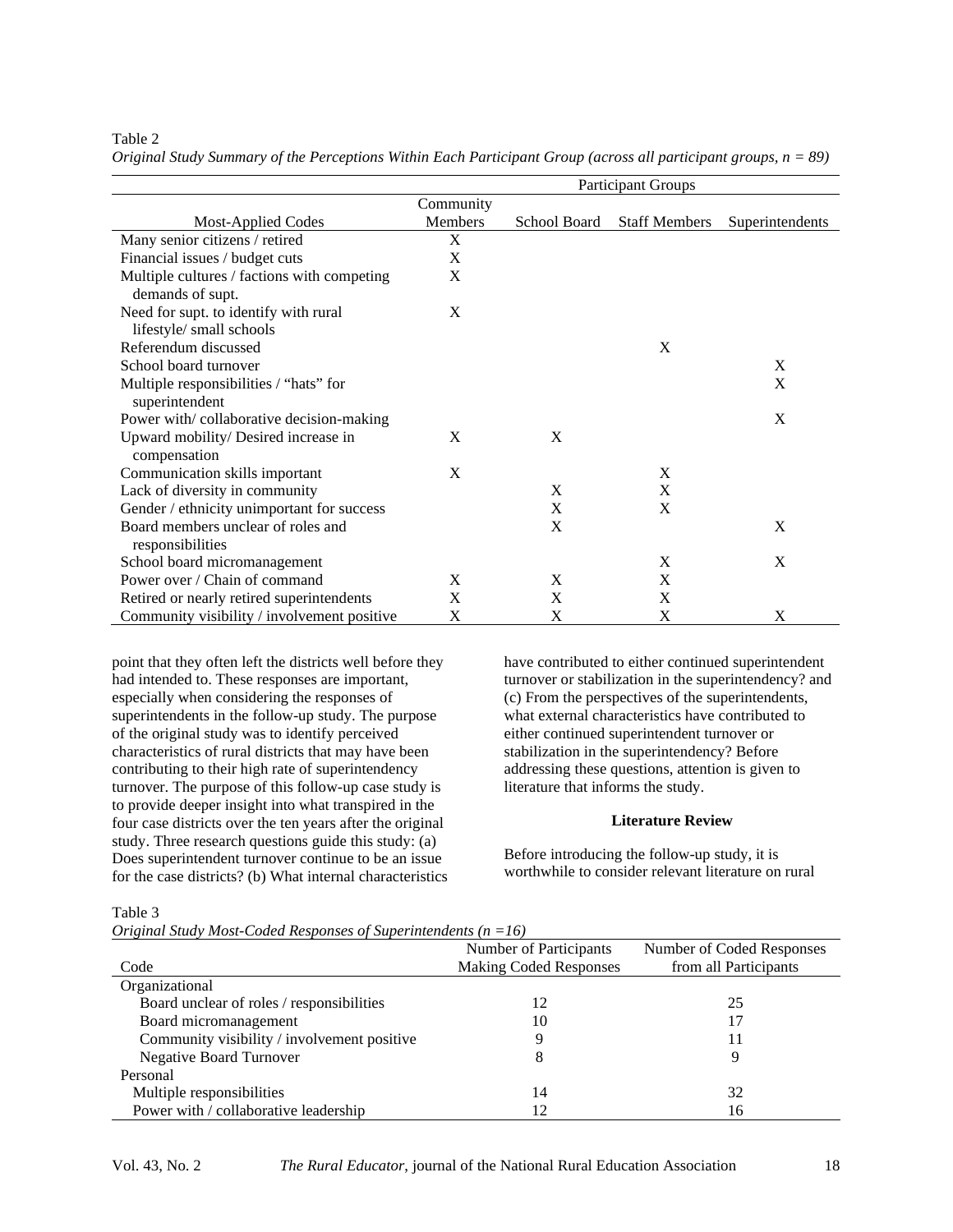communities, their school districts, school leaders, and factors that are often associated with superintendent stress and turnover. Together with the summary of the original study, the literature review provides a deeper understanding of the problem of superintendent turnover in rural school districts. This study considers the importance of stress in the lives of rural superintendents, and follows a premise proposed by Gaynor (1998) that, when analyzing problems that exist within a social system, the researcher should identify the sources and types of pressures that exist. These sources of stress for rural superintendents come from both internal and external sources.

#### **External Characteristics Contributing to Rural Superintendent Turnover**

Quality district leadership is critical in rural America, where approximately one-half of school districts, one-third of schools, and one-fifth of students are educated (National Center for Education Statistics [NCES], 2016). In fact, the number of students who attend rural schools eclipses that of the largest 20 urban school districts combined (Hill, 2014). Yet, several factors inherent with rural education can cause the rural superintendency to be less attractive and can influence turnover in district leadership. Tekniepe (2015) grouped contributing factors to involuntary superintendent turnover into four broad domains: political conflict, internal pressures, external (community) pressures, and fiscal stress. Isolation, limited resources, and communities resistant to change are often obstacles that render service in rural districts less desirable (Lamkin, 2006; Rey, 2014). Other studies (Cooper et al., 2000; Kamrath, 2007; Ornstein & Levine, 2003; Parker, 1996; Shibles et al., 2001) have concluded that disagreement or conflict between school board members and the superintendent may directly influence a superintendent's decision to seek employment elsewhere or leave the position altogether. All of these factors contribute in different ways to higher superintendent turnover rates in small rural school districts.

Internal (or personal) factors are often heavily weighed by superintendents when making the decision to move on. For example, salary and prestige should be acknowledged as common contributing issues related to voluntary turnover in the superintendency, both rural and non-rural (Glass et al., 2000; Grissom, 2012; Kowalski, 2005; Yee & Cuban, 1996). Additionally, preliminary findings from a recent study (American Association of School Administrators [AASA], 2020) suggest that, regardless of urban or rural settings, superintendents

face consistent issues that consume most of their time and energy, namely: a) school finance, b) personnel management, c) conflict management, and d) superintendent/board member relations. These issues are met by superintendents whether urban or rural, and undoubtedly impact their stress levels daily. In addition to these concerns, attention is turned to external factors or characteristics that are more closely aligned to rural superintendent turnover specifically.

Consistent with the original study, and grounded in the literature, four external factors routinely impact the rural superintendency, often manifesting in turnover; they are: a) isolation, b) fiscal stress, c) rural community pressure and politics, and d) rural school board politics and misconceptions. This list is not exhaustive, and individual considerations might not always easily fit into one of these categories; however, because these factors were established in the original study, and because literature continues to support their relevance (AASA, 2020; Parker-Chenaille, 2012; Yates & De Jong, 2018), each of these four factors are briefly explored next.

**Isolation.** Rural school superintendents face unique hurdles and hardships inherent with the "ruralness" of their districts. These districts are often the largest employer in the community (Harmon & Shafft, 2009), and they usually serve as the social, recreational, and cultural center for the community (National Education Association [NEA], 2018; Tekniepe, 2015). Compounding these challenges, superintendents in rural schools are commonly in their first district-level leadership position (Glass & Franceschini, 2007). Further, rural superintendents often find themselves to be the only district-level leaders in the school system (Ylimaki & Brunner, 2014) and one of, if not the only, chief executive officer in the community (Lamkin, 2006), thus they are often required to serve as a "cultural bridge" within their districts (Rey, 2014). Being "alone at the top" with a lack of familiar social interactions can lead to a feeling of isolation (Kamrath, 2007; Wood et al., 2013) which can impact the ability of remote rural districts to recruit and retain long-term effective leaders (Wood, et al., 2013).

**Fiscal stress.** Generally, rural communities consider their school superintendents to be highly compensated, and, because superintendent salaries are typically paid through taxation, public scrutiny and criticism is increased by rural community members who struggle with what they perceive to be overpaid administrators (Lamkin, 2006). Yet, salaries for rural superintendents lag behind those of their urban and suburban counterparts, typically averaging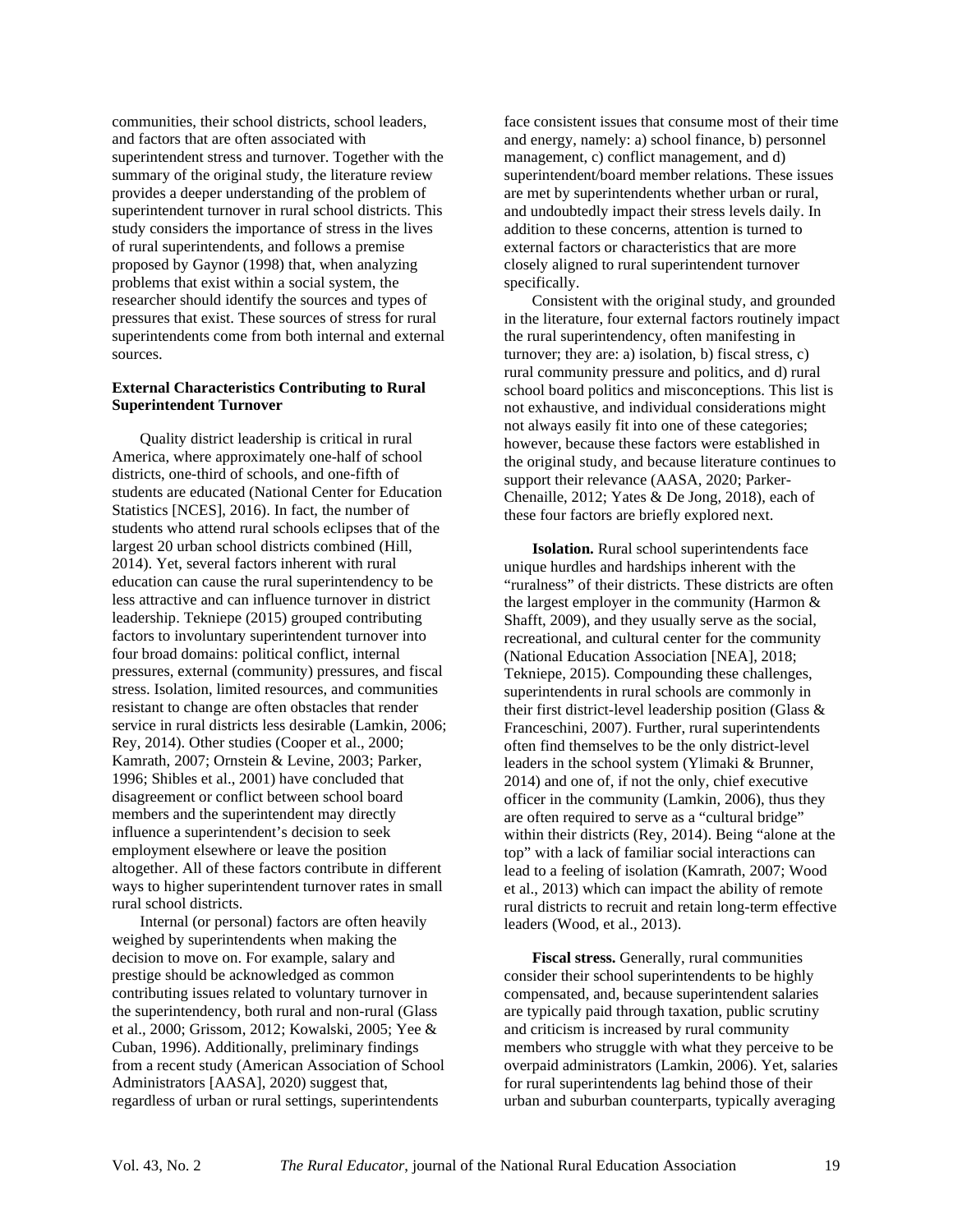about \$95,000 in 2017 compared to an average of about \$250,000 in large districts (Finnan & McCord, 2018). Rural districts often lack the funds to compete with larger salaries (NEA, 2018), and as one might expect, salary can be a strong predictor of turnover (Grissom & Mitani, 2016), often prompting district leaders to move their way up the career ladder, seeking higher compensation (Chance & Capps, 1992; Grady & Bryant, 1991; Grissom & Andersen, 2012; Lamkin, 2006; Rey, 2014).

As cost-saving measures in many small rural districts, the rural superintendent has less assistance to complete key tasks and is likely to experience increased levels of responsibility (Lamkin, 2006) and multiple levels of "extra" duties that leaders in larger districts typically defer to other district-level administrators (NEA, 2018; Kamrath, 2007), thus requiring more time spent on managerial duties and less time on important educational leadership endeavors (Jones & Howley, 2009). Funding issues for superintendents in rural districts are not only limited to compensation and additional assignments. Rural superintendents traditionally operate within a community and school organization characterized by resource scarcity and a lack of steady revenue for rural districts (NEA, 2018). As Glass and Franceschini (2007) pointed out, superintendents perceive the lack of adequate financial resources as the single most important problem facing school districts. Doing more with less, in an age of high stakes testing and district accountability, contributes to additional stress for rural superintendents (NEA, 2018)

**Rural communities.** Preliminary findings from the most recent decennial study of the superintendency (AASA, 2020) point out that studies specific to the role of superintendent are often influenced by various factors including district enrollment, demographic characteristics of the superintendents and characteristics of the students and communities they serve. Rural superintendents serve a uniquely public and high-profile role (Arnold et al., 2005; Lamkin, 2006; Rey, 2014; Theobald, 2005); that is, their job requires close-knit relationships among community stakeholders (Jenkins, 2007; Lamkin, 2006). Some studies have also suggested that external pressures from community stakeholders may increase the incidence of superintendent turnover (Alsbury, 2003; Glass et al., 2000; Hodges, 2005). Superintendents are under pressure due to the politics that surround established rural communities not always open to accept change (Tekniepe, 2015). In small rural school districts, there is already a set tone for "the way things are done," adding another obstacle for the superintendent to

navigate when making decisions for the schools, especially if the community accepts or rejects the superintendent based on his or her own personal opinions (Lamkin, 2006; Tekniepe, 2015).

In some districts, it is not unusual for discontented community stakeholders to attempt to influence how the superintendent manages the school district, and when there is disagreement, to lobby school board members to remove the superintendent from office (Alsbury, 2003; Hodges, 2005; Tekniepe, 2015). This creates political pressure for the person serving as the superintendent, particularly if they are already a member of the community and feel obligated to side with the community on decisions (Tekniepe, 2015). As Campbell (2001) explained, community stakeholders, special interest groups, and the pressures that they exert can complicate a superintendent's ability to direct the administrative operations of a school district. Indeed, community politics greatly impact small rural school districts, requiring the superintendent to create positive relationships with community members and gain their trust (Tekniepe, 2015). However, some districts hire "homegrown" superintendents rather than seeking district leadership from outside, finding they are more committed to the community already, and thus, more likely to stay (Grissom & Andersen, 2012). Rey (2009) noted that some rural districts seek out "the country boy" who understands the rural culture and values (p.19).

**Rural school boards.** The engrained way of "how we do things here" often reaches from the community into the school boards that govern the schools. One of the greatest political challenges facing the superintendent is the board with which they must work (Shibles et al., 2001). The strong commitment to the community lends itself to biases, entrenched opinions, and a fear of new strategies that may need to be implemented.

One of the most prevalent reasons for the high superintendent turnover rate in these small rural school districts is due to conflicting relationships with the school board (Fusarelli et al., 2003; Kamrath, 2007; McKay & Grady, 1994; Mountford & Brunner, 2001; Parker, 1996, Williams et al., 2019). The type of relationship that is had between the school board and the superintendent is a major contributor to job satisfaction and longevity (Chapman, 1997; Glass, 2001; Walter & Sharp, 1996). A conflicted and mistrusting relationship between the superintendent and school board quickly leads to increased turnover (Hendricks, 2013; Kowalski et al., 2011). A school board can greatly influence a superintendent's position, and of course, their decision to stay or move on (Williams et al.,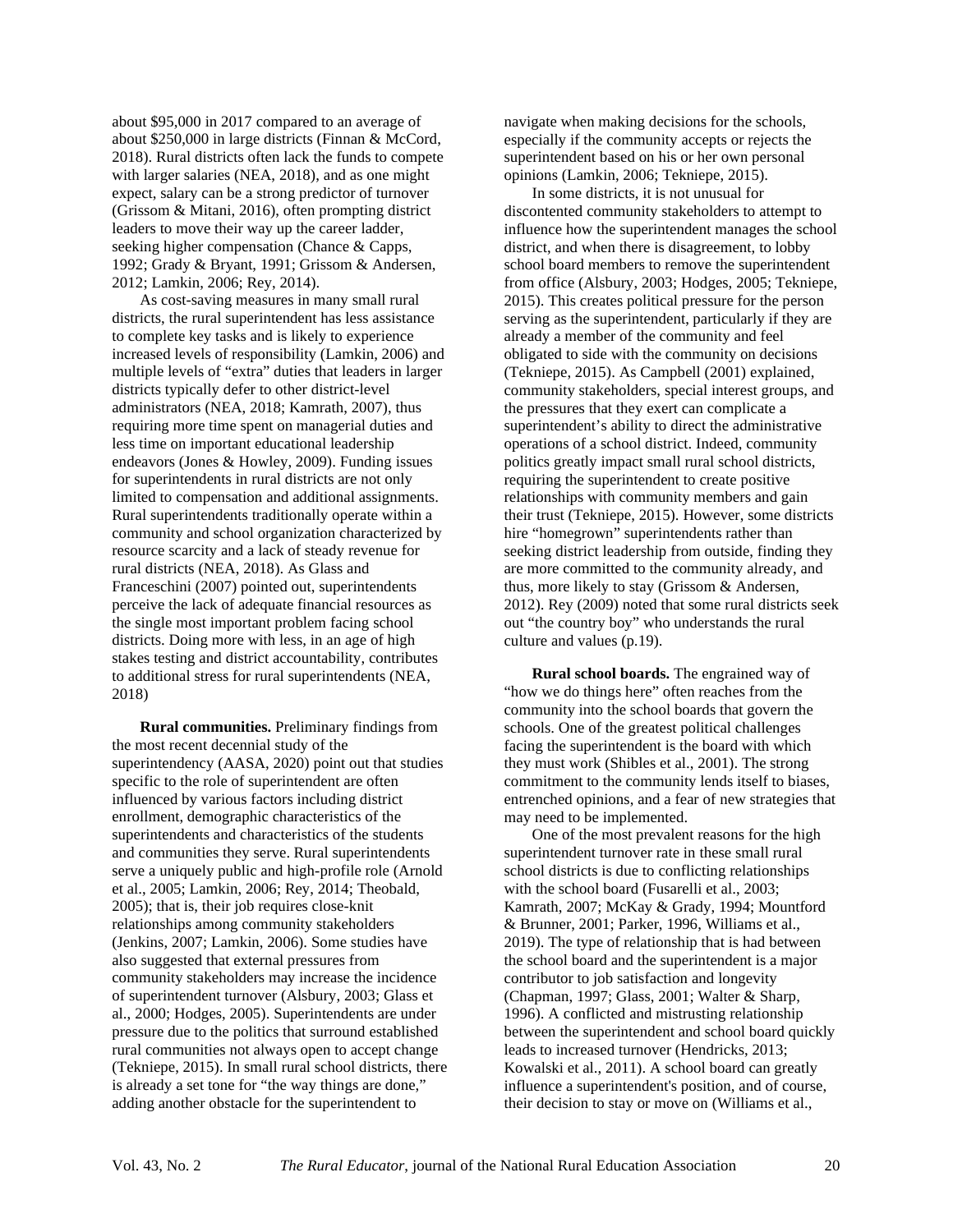2019). The support offered or withheld can be the deciding factor whether or not a superintendent feels that it is worth staying or leaving the position, and, in some small rural school districts, the politics of the small-town feel can bring even more added pressure to the job than in larger districts (Kamrath, 2007).

For a district to be academically successful, an amicable working relationship between the superintendent and the school board is becoming increasingly important (Petersen & Fusarelli, 2004). Houston and Eadie (2005) found that one of the major dilemmas with school board relations is the lack of experience that superintendents have in developing a productive relationship with board members. Superintendents are often expected to build consensus among an increasingly diverse set of district-wide stakeholders (Carter & Cunningham, 1997; Kowalski, 2005).

Many superintendents feel frustrated with the political interference placed upon them by the school board (AASA, 2020; Farkas et al., 2001; Sperry & Hill, 2015). Political conflict can arise from many sources. For example, when new board members are appointed or elected, power struggles within the school board can arise (Bryd et al., 2006; Fusarelli, 2006; Williams et al., 2019). In turn, these power struggles can usher in a new set of relationships between board members and the superintendent. For the most part, school boards initially tend to support their superintendents, but as disagreements arise, relationships are strained and trust wains (Bryd et al., 2006; Fusarelli, 2006). Sometimes, as a manifestation of weakening trust, boards attempt to micromanage the district's affairs, leaving superintendents frustrated by their lack of power and authority, and often looking for work elsewhere (Mountford, 2004; Rey, 2008).

In some rural districts, finding members willing to serve on the school board can be problematic, often resulting in new board members (Sperry & Hill, 2015). The recruiting process to secure school board members in small rural school districts can be a challenge due to already established politics within the area and a lack of knowledge about the education system. Rural communities often struggle recruiting and retaining effective and competent school board members (Zais, 2018). Most potential board members already adhere to the set culture and climate of the area, including its biases, traditional opinions, and fears (Zais, 2018). Although we continue to learn more about the impact of leadership on student achievement, it has become apparent that superintendents can have a positive influence on improving student learning, including within the rural context (Grissom & Loeb, 2011; Leithwood et al., 2004; Marzano & Waters, 2006; Parker-Chenaille,

2012; Plotts & Gutmore, 2014; Waters et al., 2003). As more is learned about the importance of educational leadership, demand for highly competent leaders continues to increase (Leithwood et al., 2004). Thus, finding and retaining district leaders has become increasingly challenging in some rural districts (Howley & Pendarvis, 2002; Lamkin, 2006).

#### **Method**

Superintendent turnover is a complicated challenge that continues to be faced by many rural school districts. A return to the original case study was done to more closely examine the turnover phenomenon with ambitions to unearth developments and progress made in the case districts. Although the conclusions of this study are not meant to be generalizable, if some actions or processes undertaken in any of the case districts may have led to positive outcomes, consideration could be given as to whether those changes are replicable in other rural districts facing similar challenges. Conversely, for case districts continuing to experience high turnover, attention is given to whether the factors that contribute to the problem are consistent with the original study, or if new factors have emerged that could potentially warrant further research.

Therefore, the purpose of this case study was to provide deeper insight into what transpired in the four case districts over the ten years after the original study. To address the study's purpose, methods that are descriptive in nature to explain the many complex characteristics that might be contributing to the problem were identified (Miles & Huberman, 2014; Stake, 2000; Yin, 2009; Saldaña & Omasta, 2018), and a qualitative multi-case study was conducted (Denzin & Lincoln, 2000).

#### **Site and Participant Selection**

The districts selected for the follow-up study are the same as those from the original study. Four case districts were selected from a midwestern state having many small rural public schools. Sample districts met the following four criteria: (a) public school districts not within a metropolitan area and defined as rural by the US Census Bureau, (b) districts with fewer than 1,000 pupils, (c) common school districts, and (d) districts having five to seven school board members. At the time of the original study, the four districts had a student enrollment of between 200 and 600 students K-12, and they were within communities with populations of 1,200 to 1,600. While these districts appeared very different in some ways (e.g., one is very remote and surrounded by a national forest, and one is a short drive to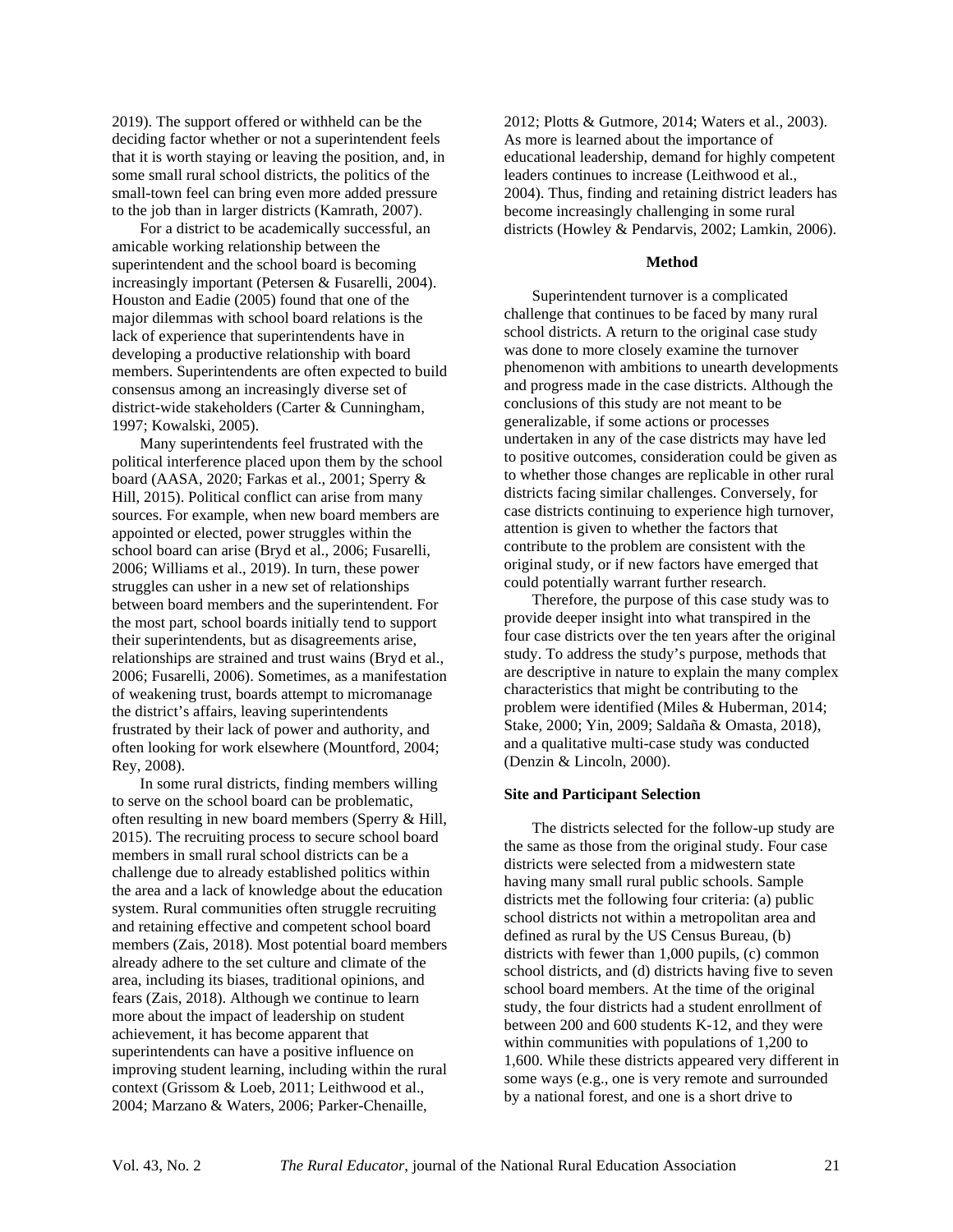several larger cities), they all shared the problem of superintendent turnover.

Based on reporting from the previous superintendent decennial study (Kowalski et al., 2011) and by Chance et al. (1992), a definition of "high turnover" was developed and applied. Ensuring that turnover was not a recent phenomenon, "highturnover districts" must have employed four or more different individuals in the position of superintendent over the ten-year period leading up to the original study, thus allowing for a possible long-term superintendent to have left the district before turnover became an issue. During the designated ten-year period prior to the original study, the four case districts employed a total of 19 different individuals in the position of superintendent of schools, which was an average of nearly one new superintendent every other year for each district.

To address the research questions of the followup study, only superintendent participants were included. Across the four districts, interviews were conducted with three currently seated superintendents, and three former superintendents, with at least one superintendent (current or former) being interviewed from each district.

#### **Data Collection and Analysis**

Of the six superintendents interviewed for the follow-up study, five (83%) were male, and one (17%) was female. All participants were interviewed in two stages: first stage—structured, ranking of reasons for turnover or stability; and second stage semi-structured, open-ended questions that moved to probing questions related to the ranked responses from the first stage. Both stages of interviews were done over the phone and were digitally recorded.

During the first stage, participants were initially asked if they believed their district had solved its high turnover problem. Then, based on their response, participants were asked to describe their perceptions of, and list of possible factors that might contribute to, superintendent turnover or superintendent stability. Each participant was given a list of seven possible factors (or characteristics), arranged in alphabetical order, derived from a review of the literature on factors that contribute superintendent turnover: (a) district demographics, (b) gender and / or ethnicity issues, (c) geography, (d) problems associated with community relations and politics, (e) problems associated with school board relations and politics, (f) problems associated with school finances, and (g) problems associated with staff member relations and politics. After sharing their perceptions of each factor or characteristic, participants were asked to rank the list in the order

they perceive the factors or characteristics as contributing to superintendent turnover or stability in their district. To get an accurate picture of what had changed, if anything, the same characteristics were used, thus keeping the data parallel from the first study. Trustworthiness and validity were achieved through member checking in the second stage of interviews. Through member checking, participants were able to establish validity of their accounts given during the first-round of interviews and correct any errors or challenge incorrect interpretation of data.

The second stage of the interviews included more open-ended questions that asked participants to talk about their perceptions related to superintendent turnover or stability in their districts. Stage two questions included asking participants to: (a) describe how their districts have (or have not) been affected by turnover, (b) share their opinions of what could be done to decrease superintendent turnover if it was still an issue, (c) explain their perceptions of changes that have occurred in the district that may have contributed to a change in superintendent turnover, and (d) discuss their perceptions of stress (and its origins) in the role of the superintendent, and how stress might contribute to turnover or stability. Based on the results of the original study, particular attention was given to the relationship between the superintendents and the school board.

Interviews were transcribed, and summative codes were assigned to capture the meaning or essence of comments from participants (Saldaña, 2021). Based on recurring comments made throughout the initial study's interviews, a total of 55 thematic codes were initially used to code the followup study data. However, due to changes in superintendent turnover in some of the districts, as the coding process began, several new patterns emerged, and new codes were developed. For example, in the initial study, the concepts of "board member turnover" and "promotion from within" were not discussed by any participants, because at the time of the study, all four districts were facing high superintendent turnover challenges and participants did not have reason to share perceptions of potential solutions. However, at the time of the second study, some districts were no longer experiencing high turnover, which led to the generation of new codes as participants explained their perceptions of the turnaround in their districts.

To frame the analysis of the follow-up study, attention is first given to analysis from the 89 responses in the original study. This is a stark contrast to the follow-up study which considered the viewpoints of only six superintendents. Although one option was to only review the data from the superintendent interviews in the original study, the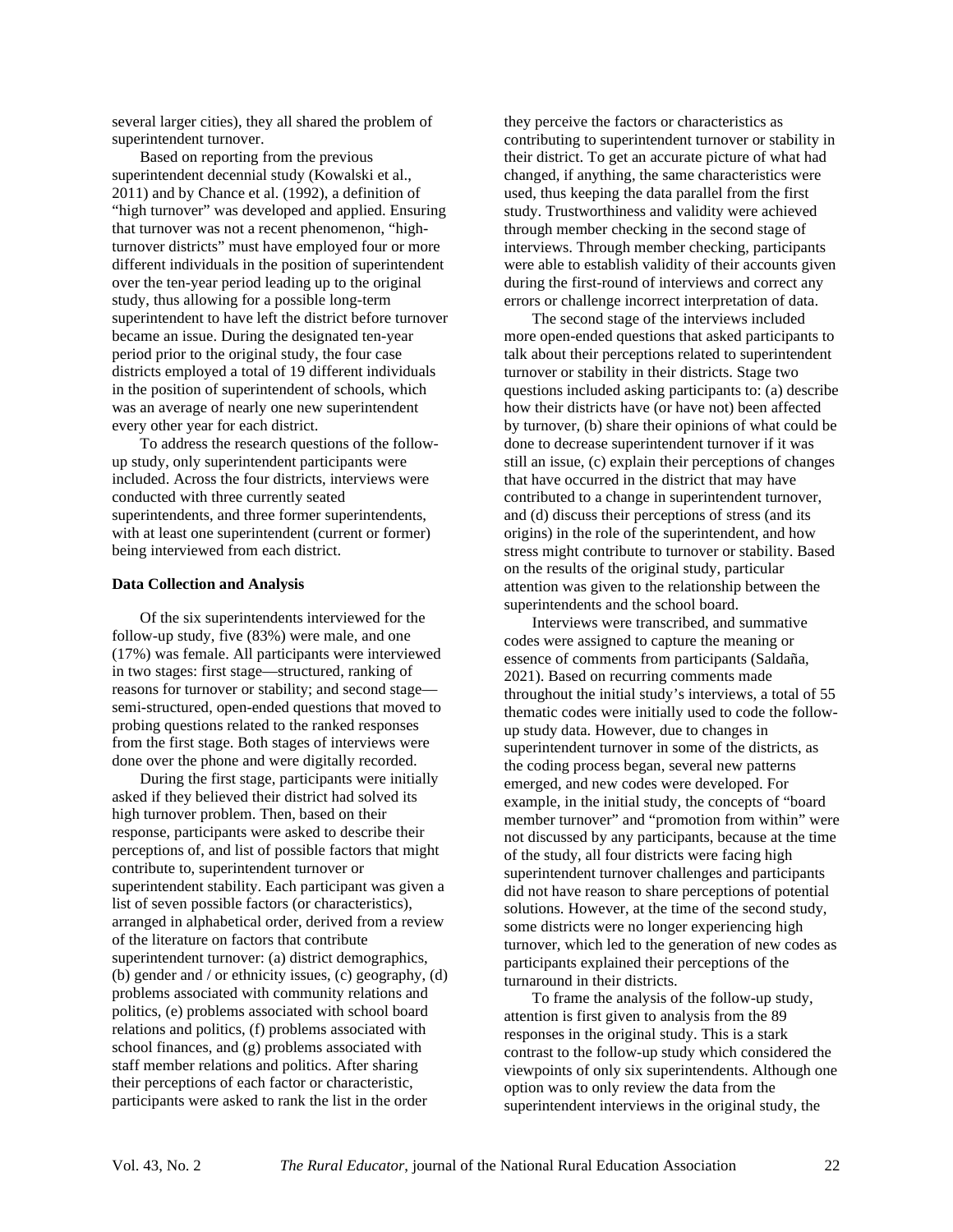decision to include data from all original participants in the comparison was made for two reasons: a) the original study was broad in scope and painted a more comprehensive and unbiased view of the phenomenon of superintendent turnover in the four districts, and b) the responses from the nonsuperintendent participant groups (school board members, staff members, and community members) generally confirmed the viewpoints of the superintendents, and there was little variance in perceptions of the turnover problem within the district, with any notable exceptions already discussed.

#### **The Four Case Districts**

The benefit of a multiple case study is that the phenomenon can be examined within a small number of cases. The phenomenon of superintendent turnover in specific rural communities must be set in the context of the communities themselves; therefore, each of the four case districts will be described next, with pseudonyms replacing all identifying information.

**Charleston.** The Charleston School District has seen a sharp decline in enrollment over the past ten years, with total enrollment of just over 400 (PK-12) in 2017, as compared to about 600 in 2007. The district is within a county that spans approximately 900 square miles, with a total population of over 44,000 people (State Government Website, 2018). Interestingly, the county itself has shown growth of over 10% in the past 20 years (State Government Website, 2018).

Although there is no Metropolitan Statistical Area (MSA)–an area with high population density, such as a city–within the county, Charleston is located within 100 miles of a major metropolitan area. Opinions in Charleston differ as to whether being close to a metro area is a positive or negative attribute of the community, but both studies gathered concerns regarding the concept of "urban sprawl." Generally, perceptions are that people who work in the larger city are seeking more affordable housing, and a less "urban" family lifestyle. Inasmuch as the concerns seem to be warranted in the county, within the village and district, this does not appear to have become a concern, with population and enrollment showing a downward trend.

The median household income in Charleston was just over \$36,000, in 2018, compared to a statewide median income of over \$54,000 (State Government Website, 2018). Original study participants often mentioned lower income levels, usually coupled with

perceptions that the property value has continued to increase rapidly (because of urban sprawl).

Most of the students (90%) educated in Charleston's two separate school buildings are identified as white, non-minority students (State Department of Education, 2018). The high school sits "half empty" according to one participant in the follow-up study, due to declining enrollment. About 56% of the district's students are identified as economically disadvantaged (State Department of Education, 2018). Charleston High School has a graduation rate that consistently approaches 100%, and state report cards rate the district as "meeting expectations," with scores that are slightly below the state average in Language Arts and Math achievement.

**Owl Creek.** The Owl Creek community and school district is the most remotely located of the four districts in the study. Remoteness can be felt when driving to the district and is also consistent with an expected low population density. Owl Creek, like Charleston, is in a county that spans about 900 square miles, but the total county population is about half that of Charleston. Nearly 94,000 acres of Owl Creek's county are covered with lakes. Additionally, national and county forestlands cover thousands of acres. It is about a three-hour drive to the nearest mid-size town of about 100,000 people from Owl Creek.

Although the median household income is slightly higher than Charleston, about \$38,000 in 2018 (State Government Website, 2018), concern over high taxes and low income was expressed by many participants. In one respect, Owl Creek has a similar issue to that of Charleston – high property valuation due to seasonal residents paying top dollar for lakefront or hunting / recreational land.

The district has seen an interesting shift in student enrollment trend data. Owl Creek had a student population of about 200 pupils in 2007. Since then, the enrollment has shrunk to about 140 students in 2017 (State Department of Education, 2018). A typical graduating class size is 12 students. In the original study, most of the students (about 93%) were white, non-minority students (State Department of Education, 2018), with about 3% of the student population reported as African American and another 3% Asian (State Department of Education, 2018). However, in 2017, the white population had reduced to about 88% of the students, and Hispanic / Latino students had risen from 1% to 5% of the student population. Also, the percentage of students identified as economically disadvantaged had risen from about 40% in 2007 to 55% in 2017 (State Department of Education, 2018).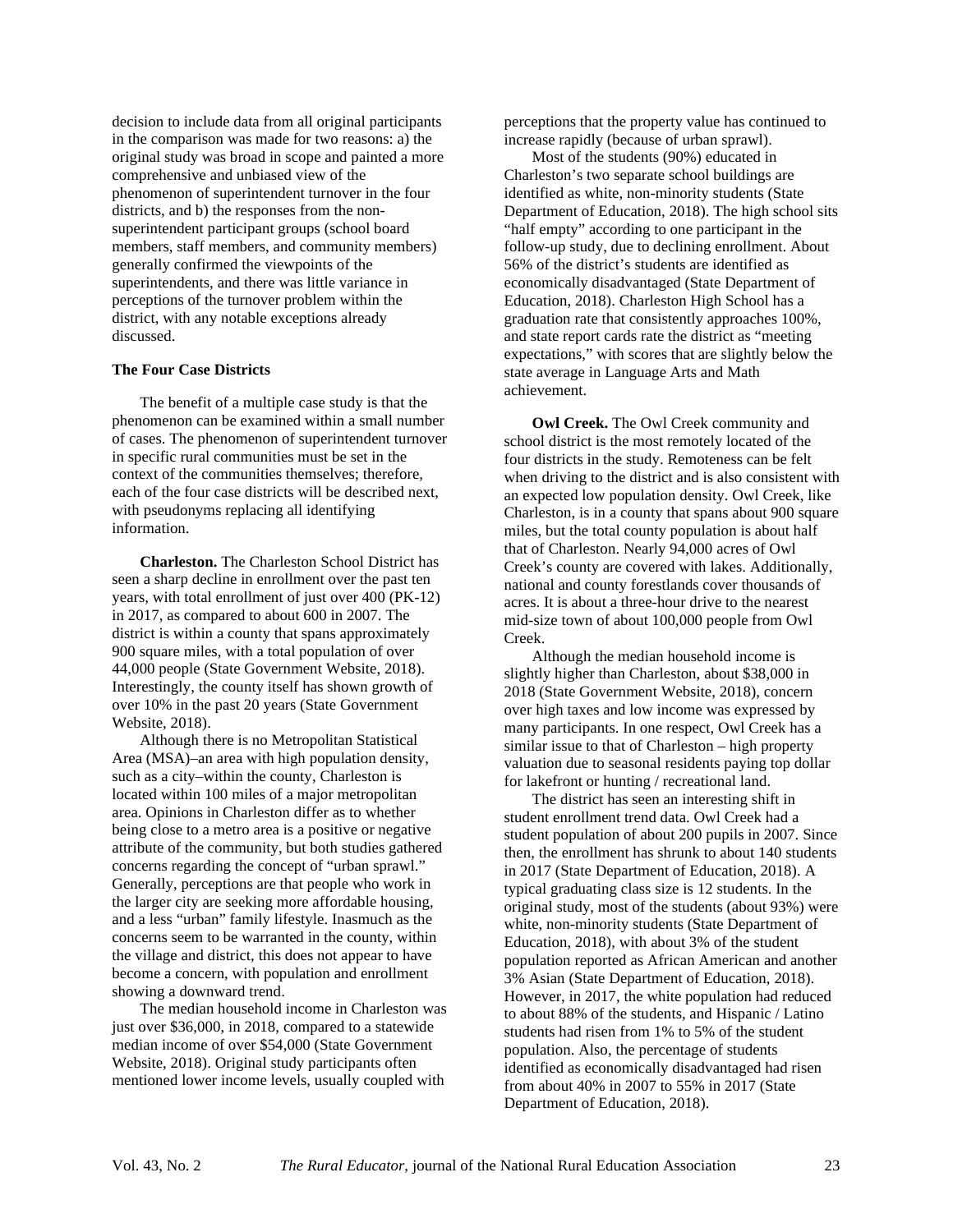**Pinedale.** The Pinedale community and school district are located in a less remote area of the state. Pinedale is similar in size to Owl Creek and Charleston, but it has a county-wide population of over 90,000 in 2018, up from about 85,000 in 2000 (State Government Website, 2018). Unlike Charleston and Owl Creek, Pinedale's county does have a Micro-metropolitan Statistical Area within its boundaries, and it is less than an hour drive to a large city of about 600,000.

The population of Pinedale in 2000 was about 1,400, and it has since shrunk to about 1,100 (State Government Website, 2018). Pinedale held steady with no change in student population from 2007 to 2017, enrolling about 425 pupils PK-12 (State Department of Education, 2018). Like Owl Creek, Pinedale has seen an increase of about 5% in the Hispanic / Latino population in its schools (State Department of Education, 2018). Pinedale schools have also seen an increase in the percentage of economically disadvantaged students, going from about 16% in 2007 to nearly 30% in 2017 (State Department of Education, 2018). Interestingly, the median household income in Pinedale has stayed consistent at about \$60,000 since 2000 (State Government Website, 2018), with one of the largest employers in the area being a state correctional facility.

Although a large lake is found in the center of the community, Pinedale does not have similar geographic characteristics to the previous two districts discussed (Charleston and Owl Creek), nor does a large seasonal or recreational population impact Pinedale and its land valuation. As mentioned, Pinedale is within an hour of larger metropolitan areas, and is considered by some to be somewhat of a "bedroom community."

**Cantonia.** The Cantonia community and school district is located less than 30 miles from Pinedale, and it shares several commonalties with the Pinedale community. The Village of Cantonia is found in a smaller county of only about 550 square miles, with a population of 85,000 (State Government Website, 2018), which is up from about 75,000 people in 2000. The county has shown consistent population growth over the period from 2000 – 2018. The two largest cities in the state are each about a thirty-minute drive from Cantonia (in opposite directions).

After experiencing about a 25% loss in students from 1996-2007, the district has shown consistent growth. In 2007, the Cantonia student population was about 500 pupils PreK-12. As of 2017, the student body had grown to about 630 students (State Department of Education, 2018). Within its schools, Cantonia has also seen an increase of Hispanic /

Latino students from 6% in 2007 to 13% in 2017 (State Department of Education, 2018). There has been no noticeable change in the percentage economically disadvantaged students (State Department of Education, 2018).

The median household income in Cantonia has seen significant growth. In 2000, the median household income was about \$46,000 (compared to a statewide median income of nearly \$44,000) (United States Census Bureau, 2007). In 2018, the median household income had risen to \$70,000, compared to a statewide median of about \$54,000. A major sports and recreation business is headquartered just about 15 miles from Cantonia and is the largest employer in the region. Because of the short drive to larger cities, Cantonia is also considered to be a "bedroom community" by some of its residents.

#### **The Superintendents**

When contacting the superintendents, it was immediately interesting to see how long the currently seated superintendents had been in their positions. In the first district (Pinedale), the currently seated superintendent was interviewed. This person had been in the position for two years. The immediate predecessor was also interviewed from Pinedale, who had spent three years in the position. From Charleston, both the current and most previous superintendent were also interviewed. The current superintendent was in their fifth year, and their immediate predecessor had spent eight years as superintendent. In Owl Creek, only the former superintendent, who had spent three years as superintendent, agreed to participate. Although the currently seated superintendent declined the interview, the individual was in their ninth year as superintendent. The last district, Cantonia, was perhaps the most interesting. In Cantonia, the currently seated superintendent was the same individual who had participated in the original study, meaning that they were currently in their twelfth year as superintendent. This was most impressive in the district that had previously only kept their superintendent for about a year and a half on average.

A summary of participants from the follow-up study is shown in Table 4. Although, in the ten years preceding the original study, the case districts had employed 19 superintendents, now, in the ten years after the original study, the same four districts had employed only a total of nine individuals in the position. More interestingly, of those nine, four had been employed in Pinedale alone, meaning that the other three districts only employed a total of five superintendents in ten years. Altogether, it became apparent that three of the original four districts no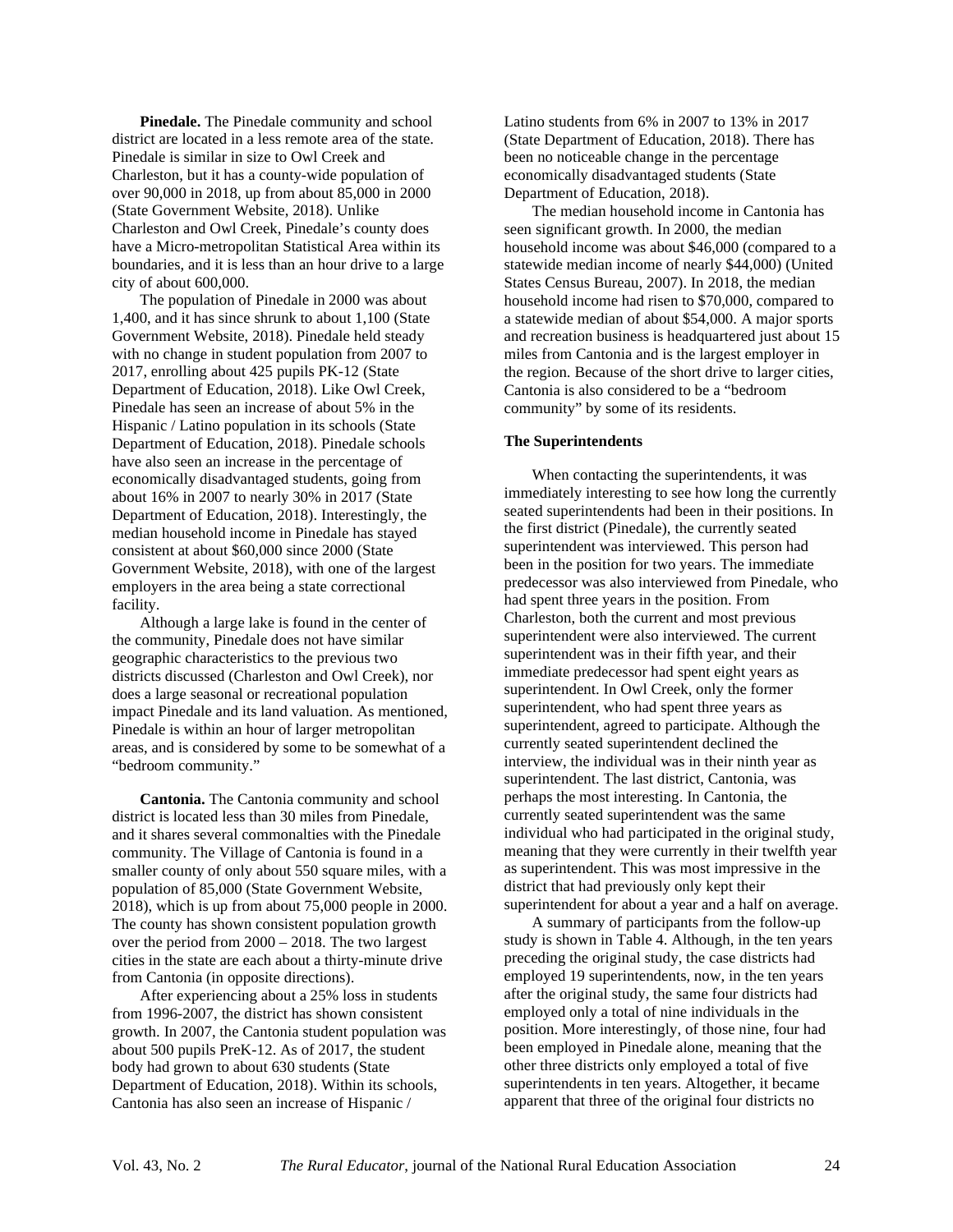*Table 4* Follow-up Study Participants

| Pinedale                      | Charleston                | Owl Creek             | Cantonia                      |
|-------------------------------|---------------------------|-----------------------|-------------------------------|
| <b>Current Superintendent</b> | Current Superintendent    |                       | <b>Current Superintendent</b> |
| (in 2 <sup>nd</sup> year)     | (in 5 <sup>th</sup> year) |                       | (in 12 <sup>th</sup> year)    |
| Age: $42$                     | Age: 43                   |                       | Age: 52                       |
| Race: White                   | Race: White               |                       | Race: White                   |
| Gender: Female                | Gender: Male              |                       | Gender: Male                  |
| Immediate Predecessor         | Immediate Predecessor     | Immediate Predecessor |                               |
| $(3 \text{ years})$           | $(8 \text{ years})$       | $(3 \text{ years})$   |                               |
| Age: $63$                     | Age: $68$                 | Age: 57               |                               |
| Race: White                   | Race: White               | Race: White           |                               |
| Gender: Male                  | Gender: Male              | Gender: Male          |                               |
|                               |                           |                       |                               |

*Note.* This table summarizes information from the six participants in the follow-up study at the time it was completed. Owl Creek was the only district where the current superintendent declined participation in the study. This individual was in her ninth year as superintendent in the district and was a white female.

longer had a superintendent turnover problem, but that Pinedale was still struggling to retain its superintendent long-term. Thus, the follow-up study quickly transitioned into one that highlighted the differences between Pinedale and the other districts.

#### **Race, Gender, and Age**

Not surprisingly, and consistent with the participants in the original study, all individuals report themselves as white (to the state-wide data reporting system). Given that all participants in both studies are white, an assumption is made that race does not impact the turnover in the case districts. Two of the currently seated superintendents are female, but only one of them agreed to participate in the study. When asked if she felt gender had contributed to turnover in the past, she replied that it had not. Further, in this district (Pinedale), the former superintendent, who was in the position for three years, was a male. Likewise, in the other female-led district, the predecessor was also a male. Therefore, no effort is made to tie turnover to gender. Additionally, it is worth noting that, in the original study, one of the most often occurring comments across all interview groups was that gender and ethnicity had no impact on superintendent success in the district. The superintendents themselves in the original study did not express a concern that gender or race were factors in superintendent turnover, although, about half of the original superintendents interviewed indicated that women and minority candidates might not consider their district appealing, given its "remoteness or whiteness."

As to whether age was a factor in turnover, two of the participants in the second study left their positions to retire. In Charleston, the former superintendent retired after eight years in the

position. This district had experienced rampant turnover prior to the individual accepting the post, and in fact, in the year of the original interview, the school board had already voted to non-renew his contract in only its second year. In an interesting move, after participating in the original study, the school board (all members were interviewed for the study) voted to rescind their nonrenewal, and the superintendent subsequently continued for six more years. The superintendent attributed some of the decision directly to the study itself, stating that, "Once they [board members] were asked questions about all the responsibilities I had, they started to rethink whether their expectations were realistic."

In Pinedale, the former superintendent was hired out of retirement to "help get this district on track" after his predecessor exited having completed only two years. Though it was unsure how long he would stay in the position, his three-year tenure ended up being one of the longer in the last two decades. When he retired (again), he was replaced by a 42-year-old female. Thus, age itself does not appear to be a discriminating factor in any district, but it did come into play in two districts, one where the superintendent had built an eight-year career, and where turnover no longer seemed an issue, and the other in Pinedale, where, despite their ongoing turnover problem, they hired a superintendent who had already retired once, with no expectation of a long-term stay. Pinedale's actions regarding hiring a retired superintendent are not considered in depth in this study, yet it is deserving of comment that the school board was not looking for someone who could possibly stay beyond a few years, calling into question their hiring practices and vision for leadership longevity.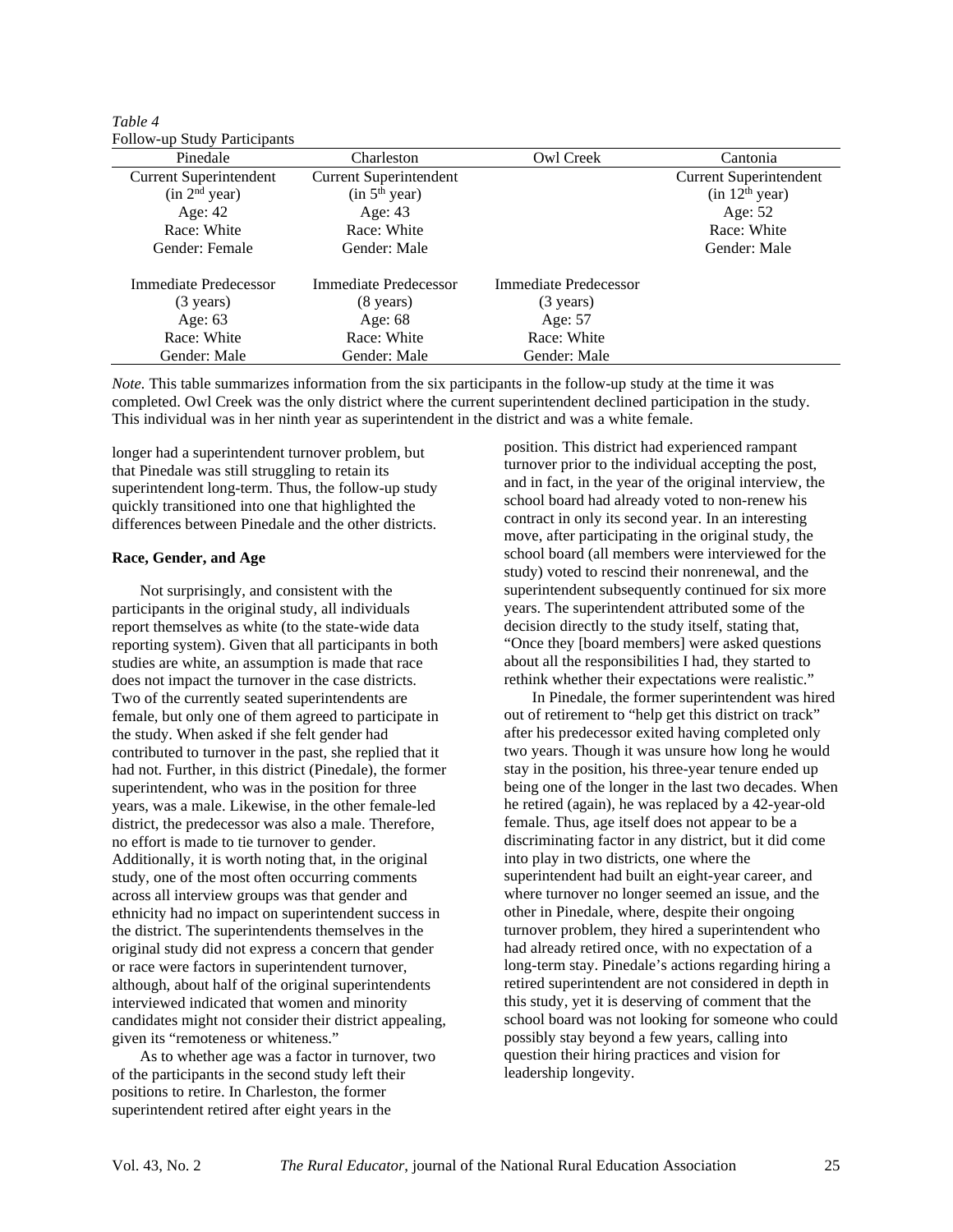#### **Geography**

When considering whether geography has played a factor in superintendent turnover in the case districts, in the original study, there was consideration given to the "remoteness" of the districts. The original study asserted that some small rural districts, classified as remote, often experience a high rate of poverty, a lack of job-alike colleagues for district leaders, and require individuals who have an understanding of the isolation they may experience as white-collar professionals. As to whether geography was a factor in the follow-up study, in only one instance did it appear applicable. This was in Owl Creek, where the former superintendent left the position to accept a superintendency in another rural district in the state, but closer to family members and aging parents. Therefore, geography did not appear as an important concern as it relates to moving out of a rural district to one that is less remote. When asked about the move and the district, the former superintendent stated that, "I loved it there, and I would have certainly stayed. There was nothing that drove me out of [district name], but I needed to be closer to my family."

#### **Findings**

This section focuses specifically on findings from the follow-up study. However, comparisons between the studies are provided when they are noteworthy. The purpose of this study was to provide deeper insight into what transpired in the four case districts over the ten years after the original study. Three research questions guided the study: (a) Does superintendent turnover continue to be an issue for the case districts? (b) From the perspectives of the superintendents, what internal characteristics have contributed to either continued superintendent turnover or stabilization in the superintendency? and (c) From the perspectives of the superintendents, what external characteristics have contributed to either continued superintendent turnover or stabilization in the superintendency?

### **Three Districts that Apparently Solved the Turnover Problem**

Data were collected from four superintendents across the three districts that no longer seemed to be experiencing high turnover. Although a small sample size, it is important to note that only a total of five superintendents were eligible to participate in the study, because these three districts had employed only five superintendents in the ten years after the original study.

Consistent with the original study, responses are divided into external and internal domains. Within the external domain, the code receiving the most attention was that of "positive" school board member turnover. All four participants commented on the impact that school board member turnover had on their districts, and, although there were other consistencies across all four of the participants' interviews, positive board member turnover emerged as the most-coded transcribed response. It appears, since the previous study, these districts experienced board member turnover that positively impacted those in the position of superintendent. In fact, one superintendent summed it up this way, "We had some awfully toxic board members, just a couple, but they were just plain toxic. Once they lost support and didn't seek reelection, that changed everything in my district." Yet, within these districts, even though they seemed to lose some board members, they were able to keep other board members who were perceived as "positive" by the superintendents.

Because "positive" can be interpreted differently by different individuals, it is important to press for a more consistent definition for use within data analysis, as the concept of "positive board members" surfaces often. When superintendents were asked to narrow their definition of positive, several consistencies arose, namely: (a) common sense, (b) commitment to students, (c) confidence in the superintendent, (d) optimism, and (e) ability to compromise. These characteristics identified by superintendents in the study are consistent with those found by Walter and Sharp (1996) who listed several desirable characteristics of school board members. Within this study therefore, the concept of "positive board turnover" relates to the exiting of board members who were perceived by superintendents as not consistently displaying these characteristics and replacing them with board members who did. One currently-seated superintendent commented that, "Though we were happy to see some board members hang it up, we were just as happy to see others stay. Some negative board members got tired of always fighting and it appeared they just gave up. Good triumphed!"

Although it is not as easy to link to superintendent stability, three superintendents also pointed out that staff turnover also had a positive impact. It appears that, in addition to some "negative" board members leaving the school board, some resistant staff members also made the decision to move on. Generally, this was explained as more senior staff members retiring. One superintendent explained it as "a snowball effect" [when some board members left], stating, "older staff members saw the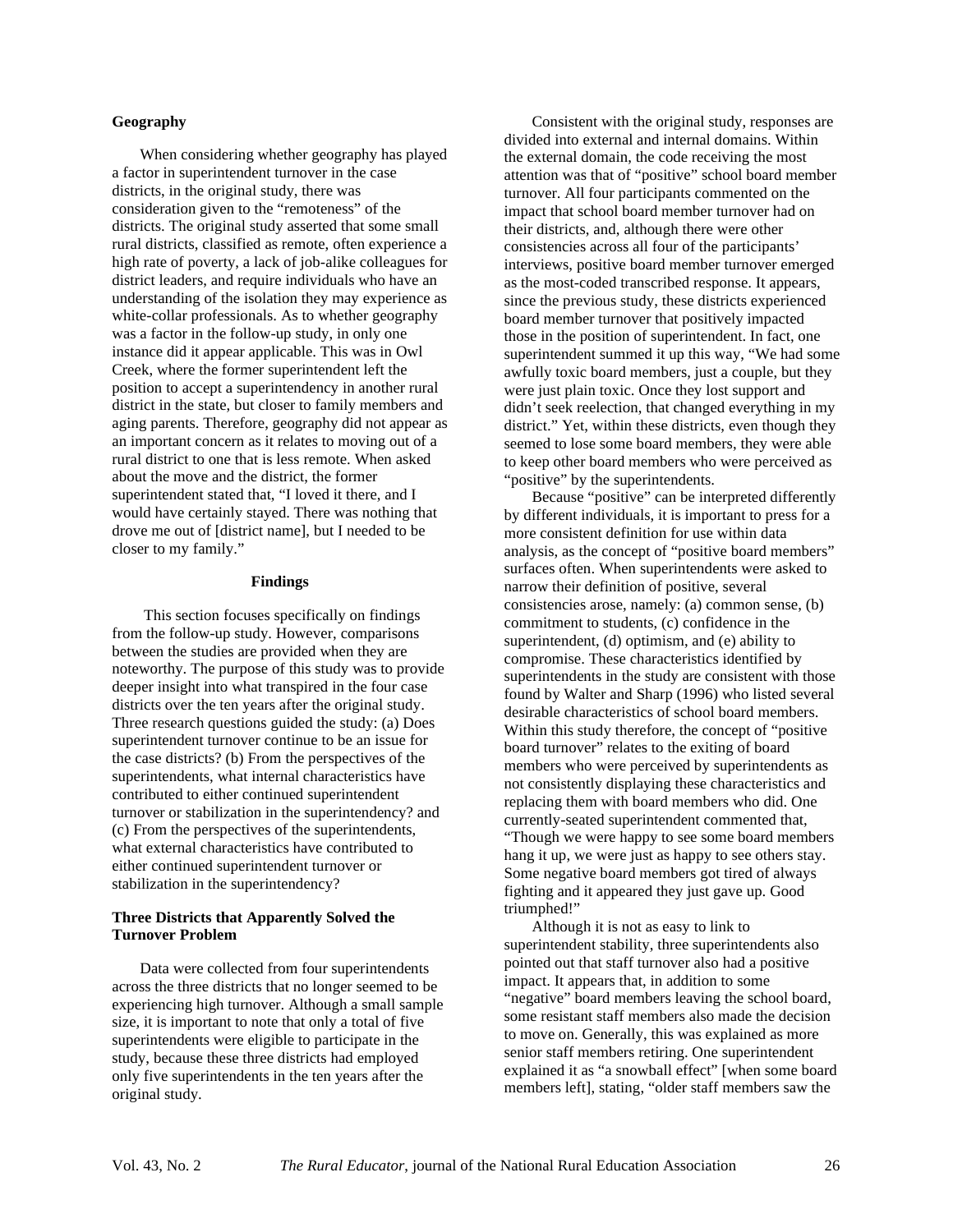writing on the wall, and decided it was a good time to retire."

Some superintendents felt that the school board issues had resolved themselves either through board member turnover or through increased education of board members. Though not mentioned by all superintendents, one superintendent really wanted to stress the work they had done to educate the board members of their roles and responsibilities. This superintendent commented that, "I take great pride in the work we have done with our board. We have gone to training together and followed up with that training to make sure we know what to expect from each other." This superintendent felt strongly that taking the time to educate board members about their roles and responsibilities, coupled with establishing mutually agreed upon expectations, followed up with annual reviews, changed the landscape of the superintendency in his district. He further explained:

Once we knew what we expected from each other, and we put that down on paper, this made my life much easier. Board members could then evaluate me based on expectations they had established each year, rather than just a feeling they had about whether I was doing a good job, often based on one or two voices in their ear.

In these three districts, the superintendents were quick to point out that the changes made were very positive, and that they were actually able to sustain some of their change efforts because of the stability they were experiencing. All four superintendents interviewed made comments about the great things happening in their districts, and that they were experiencing increased student achievement because of the sustained change efforts.

Two additional themes emerged within the internal domain. The first theme was that the superintendents made decisions in a "deliberative" way, meaning they gathered input and took time to weigh pros and cons before making a final decision, but that they were also "decisive" in their decision making. This was a major difference from the original study where most superintendents stressed the importance of collaborative decision making. In the original study, when superintendents valued collaborative processes to make decisions, most of the other participant groups (board members, community members, and staff members) viewed them as "wishy-washy" or "weak." Now, in these three districts, the superintendents no longer pressed the importance of collaboration when making decisions, but instead, felt it was important to gather input, but "make a decision and be able to support that decision with data" (from one superintendent interview). This was a clear shift in thinking. It appeared that, after participating in training and

establishing mutually agreed upon expectations, that superintendents also determined that establishing sound decision-making strategies and techniques, coupled with effective communication of decisions, had greatly impacted the working relationship between the school board and the superintendents. This also leads to a potential area for further study, namely, the question of whether other participant groups (primarily staff members) had a shift in their perception of the decision-making processes of their administrators, and whether this strengthened their perceptions of district leadership

Another new theme that was absent in the original study was the importance of promoting from within. In two of the three districts that were no longer experiencing high turnover, the seated superintendent was promoted from within the district. In fact, the one superintendent who had been in the position for 12 years had advanced in the ranks in the district. Although the sample size is too low to draw a generalizable conclusion, it is worth noting that, where superintendents were promoted from within their districts, they seemed to remain long-term. Perhaps they gained an understanding for the politics and demands of the district and the community. Likewise, perhaps the district and community realized what they had, and knew they could count on, the person who had already made a commitment to their rural area. One superintendent expressed this when they stated, "They [the board] knew what they had. They knew me. They knew I was a [school mascot name]."

Promoting their own leadership seemed to make a notable impact on change efforts within two districts. By having superintendents who were involved with the groundwork of change implementation, or who were in the district when problems surfaced, providing contextually deeper understanding of issues being faced, these districts seemed able to handle concerns head-on, and implement change in an efficient manner, with little opposition. This was a stark contrast to how things had previously been done in these districts, when participants had simply stated, "If there was a change we were supposed to make, we usually didn't. We would just wait it out, knowing he [the superintendent] wouldn't be here long enough to follow through."

Additionally, these districts had previously seen the rise of an "alternative power structure" from the original study. Basically, because there was not a belief that the superintendent would be around very long, stakeholders turned to others within the schools for leadership that would more likely remain. For example, one district had a principal who had been seen as the one people went to when they had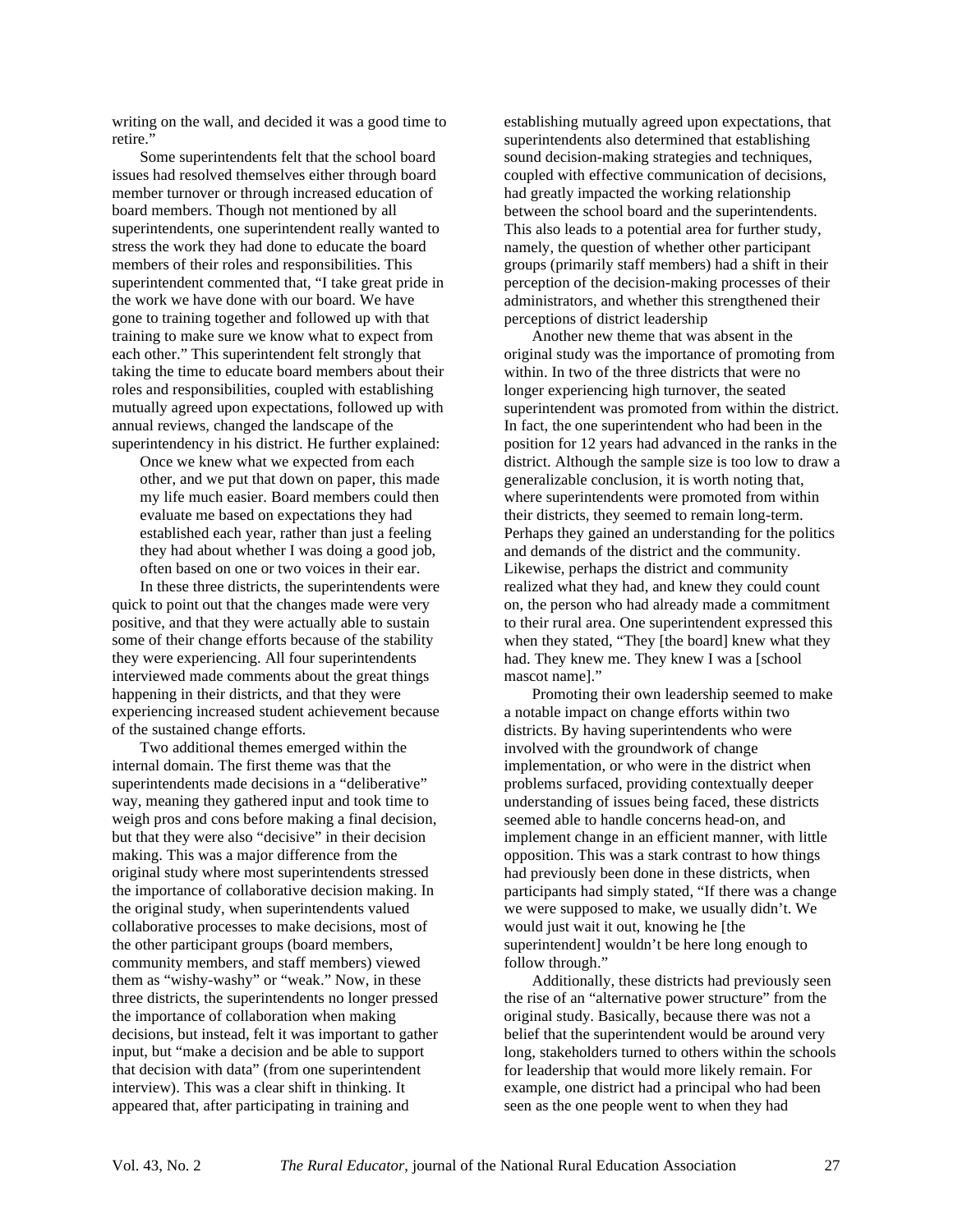concerns, rather than the superintendent. In another district, a long-term teacher seemed to garner more power than the currently seated superintendent. One participant in the original study had stated, "We always went to [name omitted to protect confidentiality] with our concerns, because we knew she would still be here. Even board members started turning to her for answers." However, in the followup study, this alternative power structure issue seemed to have been resolved. One superintendent stated, "People know I am not going anywhere. I've been here. I'm going to continue to be here." Another shared, "We no longer have confusion as to who the district leader is."

Indeed, three districts had experienced a noticeable change. The interviews with the superintendents were in stark contrast to those from ten years earlier. The tone was positive. Time was spent sharing accomplishments and improvements, rather than the pessimism and bleak outlooks that permeated the interviews of superintendents in the original study. Yet, the interviews in Pinedale seemed to have a familiar tone.

#### **The One High-Turnover District**

In contrast with the three districts that had employed a total of five superintendents over the ten years after the original study, the fourth district (Pinedale) alone had employed four superintendents over the same time period. The currently seated superintendent was in the second year, and the previous superintendent lasted only three years. When comparing the responses of these two superintendents to those of the 11 superintendents in the original study, many similarities become evident. Perhaps the most important point to make is that the board continues to remain unclear of their role and their responsibilities. This was a major finding from the original study, and it was also a major contributor to the stress of the superintendents across the four districts. Only Pinedale still struggles with the same problems it did over ten years ago with regards to school board members. In Pinedale, board members continue their micromanaging behaviors, wielding and competing for power within the district, causing unrest and stress for their superintendent.

Consistent with the original study, the Pinedale superintendents still felt that visibility in the community was important, as was the need for consistent, quality communication. One response in the external domain that wasn't highlighted in the original study was the need to increase superintendent compensation. One superintendent summed up the issue this way, "I can go up the road 30 miles and get an extra 10 to 15 thousand dollars a year. To not do that, I would need to have a reason to stay; and so far, I can't find one."

In the internal domain, both of the responses that were most coded in the follow up study were consistent with the original study. Again, the superintendents expressed concern over the multiple responsibilities of the job. They continued to "do everything but drive the busses" as one superintendent stated. Although this may have been the case in all four districts, the superintendents from the three other districts did not mention it. In fact, they were more intent on stressing the importance of identifying with the rural lifestyle and enjoying what that lifestyle has to offer.

Perhaps the most important finding in the personal domain from Pinedale is that the superintendents continue to stress the importance of collaborative decision making. In the original study, this was often seen as a negative from those outside of the superintendency; and, in the three districts no longer experiencing high turnover, they have shifted to a deliberative but decisive model for making decisions, basing their decisions on data and input, but making decisions and sticking with them. In Pinedale, where decisions are made through a collaborative process, it appears that superintendents are still being viewed as weak (though this finding is not backed with data from non-superintendent participants as it was in the original study).

#### **Discussion**

Findings focus on characteristics most often perceived by participants as causing superintendent stability or turnover. Three of the four case districts had become models for superintendent stability, and superintendents from those districts commented on the positive impact of superintendent stability as it relates to change initiatives, sustained growth, and improved culture and climate. Across the three lowturnover districts, coded responses contributed to the development of four main themes: (a) board member turnover impacting superintendent stability, (b) internal promotion impacting length of superintendent tenure, (c) supportive school boards reducing stress in the superintendency, and (d) superintendents working with their school boards to assist them in understanding their roles and responsibilities. Within the district where turnover continued to be a problem, findings were consistent with the 2007 study. Coded responses most often included (a) board members being unclear of their roles and responsibilities, (b) board members micromanaging, (c) struggling with financial issues, and (d) conflicting leadership and decision-making practices.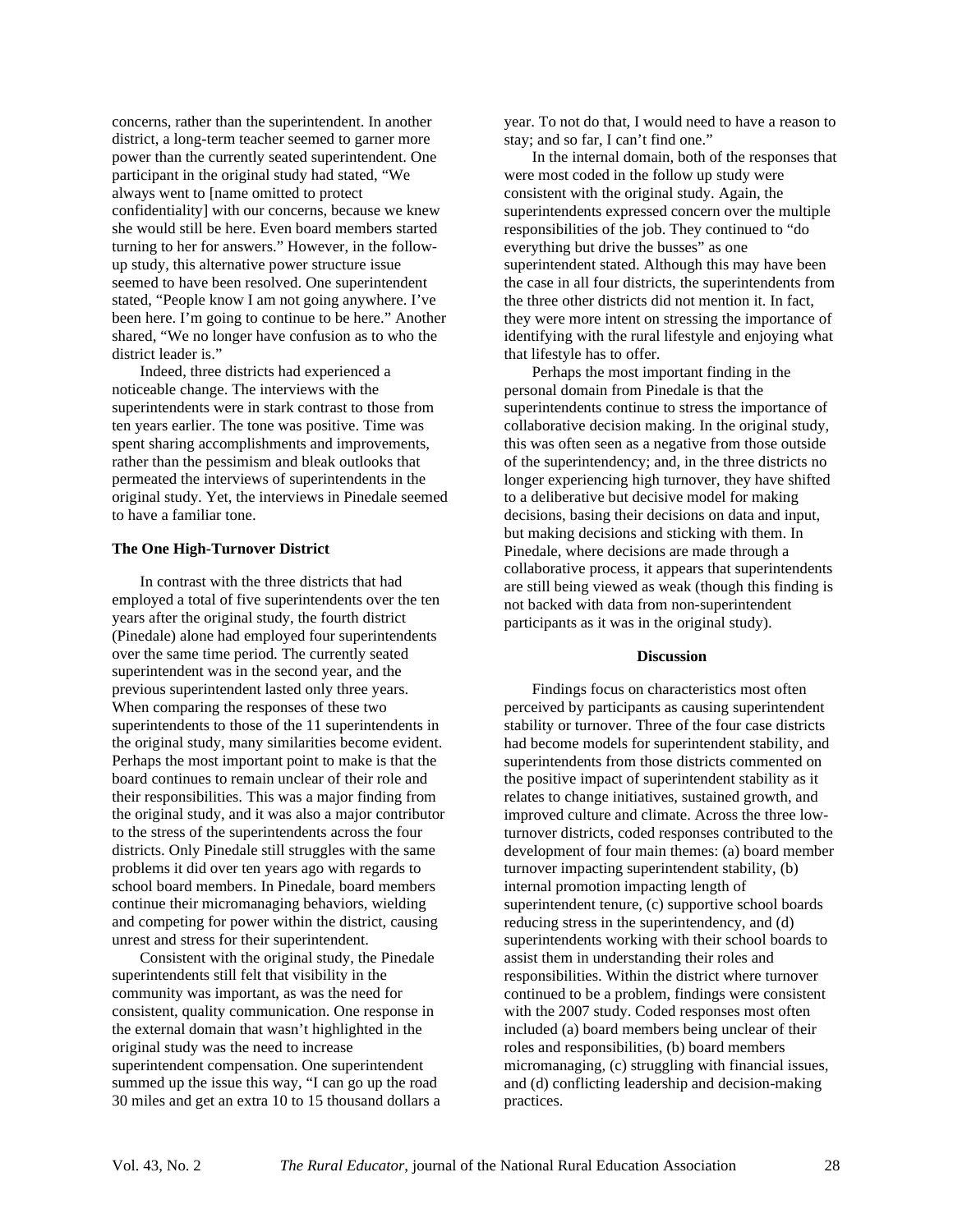It is clear that in the four case districts from the original study, three had made significant changes that had translated to superintendent stability. They tended to hire from within, and they focused on the importance of positive board members and board member training. They also shifted their decisionmaking model from one that focused on collaboration and involving many stakeholders in the act of making decisions to one that valued the input of stakeholders, gathered data relevant to the decision, and culminated in the superintendent making a decision and informing stakeholders of the rationale for that decision and the data that supported it. Then, the superintendents stood by their decisions and didn't waiver. In direct contrast, the superintendents in the high-turnover district had stuck with its decisionmaking practices of old.

One other notable difference between the three low-turnover districts and their high-turnover counterpart is the focus on superintendent/school board relationships. Where turnover is no longer an issue, the school board understands their role and responsibilities, due in part to an effort of the superintendent to train school board members. In these districts where "toxic" board members left the board, and "positive" board members stayed and learned about their responsibilities, the superintendent / school board relationship has grown strong. These superintendents have no intention of leaving. They seem to love their jobs, schools, and communities.

There continues to be a contrast between Pinedale and the other three districts in the study with regards to turnover, which has been discussed in relation to accepted characteristics and factors consistent with high superintendent turnover in rural school districts. Although salary and prestige (often manifested as upward mobility) were mentioned briefly, it is worth additional attention here. Recent literature (Yates & DeJong, 2018) suggested that the most significant factor that would convince some superintendents to remain with a rural school district is offering increased compensation. This raises the question of compensation of the superintendents in the four case districts – something that was not thoroughly examined in the original study.

In 2017, Pinedale, the district that continues to experience superintendent turnover, paid their superintendent about \$105,000. This compared to a median family income in the county of about \$60,000. Thus, Pinedale paid their superintendent about 1.75 times that of the typical community family. Charleston paid their superintendent about \$118,000 in 2017, while the average family made about \$36,000 in the county. Therefore, the Charleston superintendent made about 3.3 times that of the average community family. In Owl Creek, the median family income was about \$38,000 and the superintendent was paid \$108,000 in 2017, or 2.8 times that of the typical community family. Cantonia, the district that paid its superintendent the most, at \$135,000 in 2017, was also in the county with the highest median family income (\$60,000). Therefore, the Cantonia superintendent made about 2.25 times the typical community family.

It is important to remember that the Cantonia superintendent had been in the position for 12 years at the time of the second study, while the Pinedale superintendent was only in her second year. Although not a topic for consideration here, this does raise a question with regards to superintendent compensation being commensurate with experience. Nevertheless, Pinedale is both the lowest paying district in terms of total compensation and in relation to the local median family income. Perhaps not surprisingly, Pinedale is also the district that is still experiencing the turnover problem. Low pay was mentioned by the current Pinedale superintendent as a definite concern. The superintendent knows that her salary lags behind that of her neighboring districts, and she expressed interest in possibly moving on if other issues did not resolve (issues with board members, etc.), stating, "I know that I could make more elsewhere, and probably have fewer issues to deal with. If things don't get better, I am not sure I'll be here for much longer."

Reading into her statement, one can assume that compensation is not the main issue she faces. In all likelihood, increasing compensation will not be the only solution to the turnover problem in Pinedale either. None of the other superintendents in the study mentioned their salary in either a positive or negative way. They did not say that their "higher" salary was keeping them in their districts. Rather, they expressed that a positive working relationship with their board members, coupled with a decisive decision-making philosophy, had helped the district transition to one where the superintendent is less stressed and less likely to look elsewhere. Basically, in the three districts where things seem to have improved for superintendent, salary seems less important.

#### **Implications**

Data from this study may be used to inform rural districts of underlying issues that, when resolved, could lead to a positive change in leadership stability. Likewise, knowledge gained could lead aspiring superintendents to a better understanding of their potential experiences in rural communities.

The three school districts that seemingly reversed their superintendent turnover problem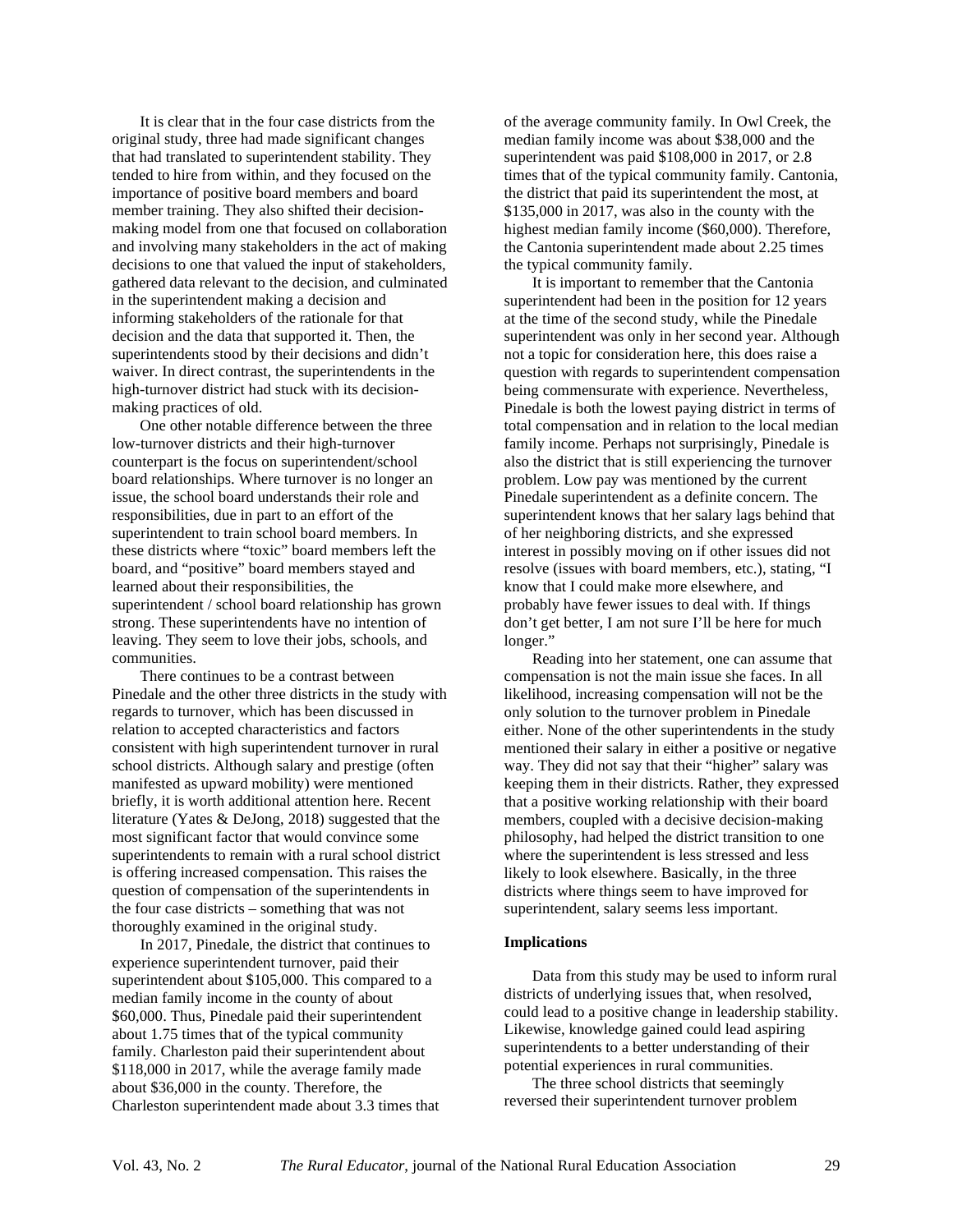experienced turnover of key (negative) board members, while retaining positive, supportive board members. These districts tended to promote from within. Additionally, there was consistency when it came to power conception and decision-making. Superintendents from the three low turnover districts prefer to make decisions in a deliberative fashion, including viewpoints of others, but not requiring consensus before moving forward; whereas the one district that was still experiencing a high rate of turnover demonstrated incongruity in regard to decision-making styles.

The high-turnover district continues to experience board member micromanagement and board members not understanding their roles and responsibilities. These board members often want to get involved in the daily operations of the district and end up creating stress for the leader they have hired to run the affairs of the district. Also, the superintendent in the high- turnover district continues to "wear multiple hats" and experience additional job requirements and expectations beyond what is often expected from superintendents in larger districts.

Knowing the tendencies of these districts could lead to prospective rural superintendents spending more time researching the school board characteristics and expectations of potential employing districts. Three of the districts in this study showed that, with continued work and focused effort, things could change, and they could become districts that embrace change and value longevity of their leaders. Prospective superintendents could formulate interview questions for their potential employers and focus on finding a district that has a plan for expectations between the board and the superintendent; and, although the prospective superintendent may not make the decision to avoid such a district, they would at least understand the challenges that could be present and devise a plan to address potential issues.

Likewise, school board members may want to evaluate their views on superintendent turnover and its potential hinderance of change efforts. In the districts that no longer had high superintendent turnover, they were proud of their sustained change efforts that have positively impacted student achievement. The discussions with the superintendents in these districts were positive, and they seem to really enjoy talking about all the great things happening in their district. It was a stark change to the experience of ten years earlier, when very few positive comments surfaced in 89 interviews across the same districts. It was refreshing to see and experience, and it could, perhaps, provide a spark of hope to rural districts that have been living the struggles of high superintendent turnover.

#### **Limitations and Future Research**

Several limitations of this study are recognized. First, both the original and follow-up study are limited by the districts included in the sample. To be considered for inclusion, districts were required to meet the researcher's definitions of rural and small. Therefore, districts that had most, but not all of their schools in rural areas, or districts that were primarily rural, but enrolled more than 1,000 students or had more than seven board members, were not considered for the study even though they may have experienced the same phenomenon of high superintendent turnover. Likewise, by limiting the study to only four districts, one from each geographical quadrant in the state, potential case districts that might have informed the study were not considered if they were in the same region as another high-turnover district that consented to participate.

Additionally, a limitation found in the follow-up study is the small participant sample size. Only six of the potential nine superintendents consented to participate in the follow-up study. Two former superintendents were unable to be reached, and therefore were not included in the study. Also, although at least one superintendent (current or former) from each district was included in the interviews, one district's currently seated superintendent declined participation in the study, and therefore, perceptions for that district are limited solely to a superintendent who had left the district. Therefore, full consideration to positive changes that may have occurred since the current superintendent took over could not be included in the study.

Through a review of the literature and the results of this study, several potential areas for future research surfaced. Although the small sample size for this study cannot generate sufficient data on which to base a conclusion that districts that "grow their own" superintendents are more likely to retain them long term, this study does provide support for that idea, and additional study as to the retention and turnover rates of districts who promote from within is certainly worthy of additional attention.

Additionally, it appeared as though one variable that seems to impact superintendent turnover (in a positive way) was board member turnover. In the districts where turnover was no longer an issue, superintendents usually talked about "positive" turnover in school board members, meaning that, when negative board members are replaced with more supportive board members, the likelihood of the superintendent staying in the districts increases. The impact of board member turnover on superintendent turnover could be of interest to both rural school boards and their superintendents alike, and therefore,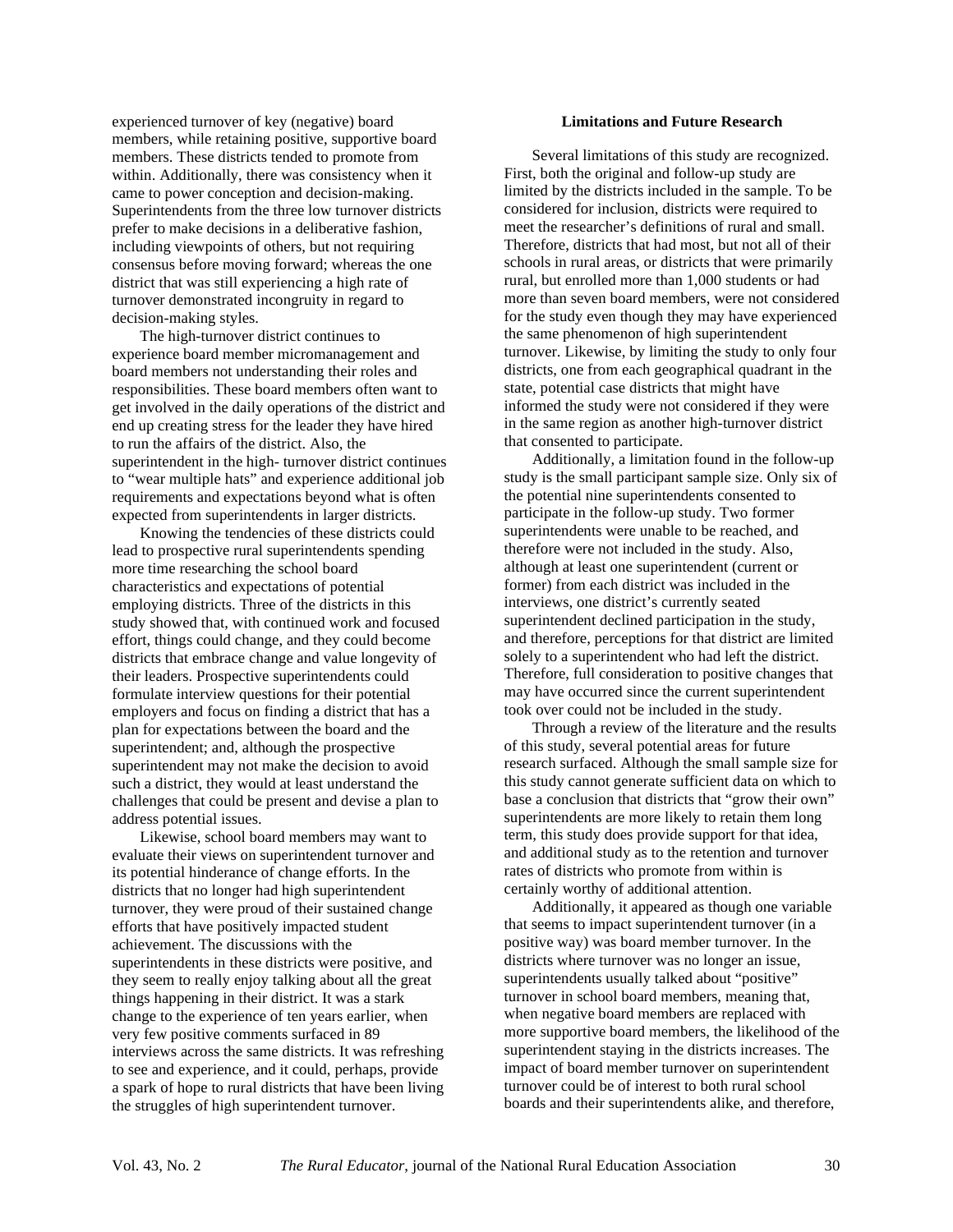deserved additional research.

This study focused on rural school districts; however, superintendent turnover can be a problem in any school district, regardless of size or rurality. Therefore, a similar study of high- turnover urban districts would provide an extended literature base on superintendent turnover.

Finally, much of the conversation with superintendents focused on decisive decision-making practices. The superintendents themselves expressed that, by gathering input, but then offering clear

- Alsbury, T. L. (2003). Superintendent and school board member turnover: Political versus apolitical turnover as a critical variable in the application of the dissatisfaction theory. *Educational Administration Quarterly, 39*(5), 667-698. <https://doi.org/10.1177/0013161x03257141>
- American Association of School Administrators (2020). *AASA's decennial study defines current state of the superintendency.* Paper presented at the Annual Meeting of the American Association of School Administrators.
- Arnold, M. L., Newman, J. H., Gaddy, B. B., & Dean, C. B. (2005). A look at the condition of rural education research: Setting a direction for future research. *Journal of Research in Rural Education, 20*(6). [https://jrre.psu.edu/sites/default/files/2019-08/20-](https://jrre.psu.edu/sites/default/files/2019-08/20-6.pdf) [6.pdf](https://jrre.psu.edu/sites/default/files/2019-08/20-6.pdf)
- Bryd, J. K., Drews, C., & Johnson, J. (2006). *Factors impacting superintendent turnover: Lessons from the field.* Paper presented at the Annual Meeting of the University Council of Educational Administration.
- Campbell, R. P. (2001). *Aspiring to the superintendency: Factors that influence the decision*. (UMI No. 3023248) [Doctoral dissertation, University of Maine]. Dissertation Abstracts International.
- Carter, G. R., & Cunningham, W. G. (1997). *The American school superintendent: Leading in an age of pressure* (1st ed.). Jossey-Bass.
- Chance, E. W., Butler, C., Ligon, J., & Cole, R. (1992). Long-term rural superintendents: Characteristics and attributes. *Journal of school leadership, 2*(4), 470- 482.
- Chance, E. W., & Capps, J. L. (1992). Superintendent instability in small/rural schools: The school board perspective. *ERIC Document Reproductive Services No. ED 350 121.*
- Chapman, C. H. (1997). *Becoming a superintendent: Challenges of school district leadership.* Merrill.
- Cooper, B. S. , Fusarelli, L. D. , & Carella, V. A. (2000). *Career crisis in the school superintendency? The results of a national survey.* American Association of School Administrators.

decisions for which they gained school board support, the perception of the role of superintendent had become the prominent leader within the district. Without gathered perceptions from other stakeholder groups, like those included in the original study, one cannot fully accept that this perception is reality. Therefore, future study in the three low-turnover districts could include interviews with school board members, community members, and staff members, to determine if, in fact, there was a broad perception of changes in the power structure

# **References**

- Denzin, N. K., & Lincoln, Y. S. (2000). Introduction: The discipline and practice of qualitative research. In N. K. Denzin & Y. S. Lincoln (Eds.), *Handbook of Qualitative Research* (2 ed.). Sage.
- Farkas, S., Johnson, J., Duffett, A., & Foleno, T. (2001). *Trying to stay ahead of the game*. Public Agenda. [https://www.wallacefoundation.org/knowledge](https://www.wallacefoundation.org/knowledge-center/pages/trying-to-stay-ahead-of-the-game.aspx)[center/pages/trying-to-stay-ahead-of-the-game.aspx](https://www.wallacefoundation.org/knowledge-center/pages/trying-to-stay-ahead-of-the-game.aspx)
- Finnan, L. A., & McCord, R. S. (2018). *2017-18 AASA Superintendent Salary and Benefits Study.*  [https://aasa.org/uploadedfiles/policy\\_and\\_advocacy/f](https://aasa.org/uploadedfiles/policy_and_advocacy/final%20report%202017-18%20non-member.pdf) [inal%20report%202017-18%20non-member.pdf](https://aasa.org/uploadedfiles/policy_and_advocacy/final%20report%202017-18%20non-member.pdf)
- Fusarelli, B. C. (2006). School board and superintendent relations: Issues of continuity, conflict, and community. *Journal of Cases in Educational Leadership*, 9(1), 44-57. <http://doi.org/10.1177/1555458905285011>
- Fusarelli, L. D., Cooper, B. S., & Carella, V. A. (2003). Who will serve? An analysis of superintendent occupational perceptions, career satisfaction, and mobility. *Journal of school leadership*, *13*(3), 304- 327.<https://doi.org/10.1177/105268460301300304>
- Gaynor, A. K. (1998). *Analyzing problems in school and school systems: A theoretical approach.* Lawrence Erlbaum Associates.
- Glass, T. E. (2001). *Superintendent leaders look at the superintendency, school boards, and reform*. Education Commission of the States. https://eric.ed.gov/?id=ED468335
- Glass, T. E., Björk, L. G., & Brunner, C. C. (2000). *The study of the American school superintendency. A Look at the Superintendent of Education in the New Millennium.* American Association of School Administrators.

https://files.eric.ed.gov/fulltext/ED440475.pdf

- Glass, T. E., & Franceschini, L. A. (2007). *The state of the American school superintendency: A mid-decade study.* Rowman & Littlefield Education. https://eric.ed.gov/?id=ED497046
- Grady, M. L., & Bryant, M. T. (1991). School board presidents describe critical incidents with superintendents. *Journal of Research in Rural*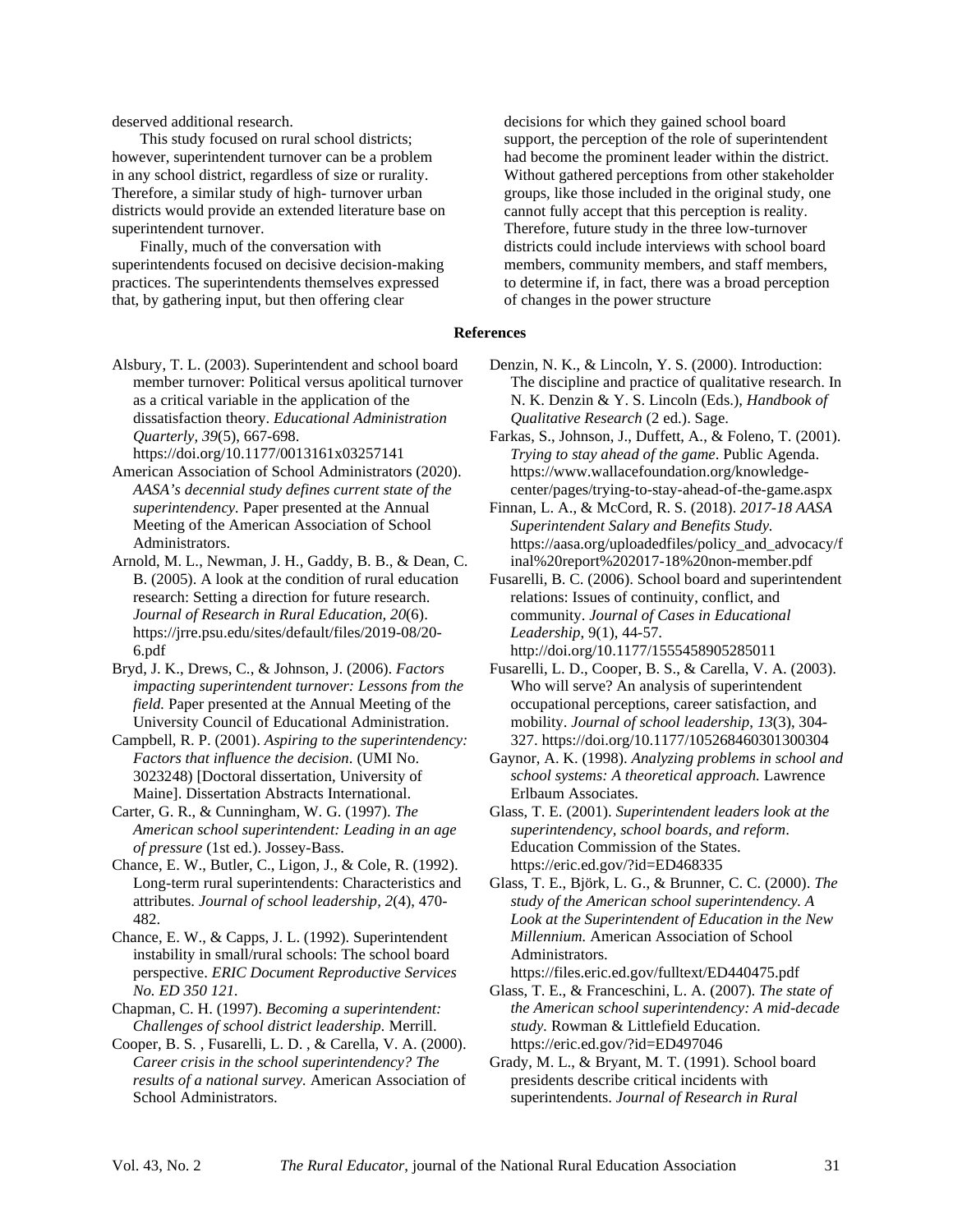*Education, 7*(3), 51-58[. https://www.academia.edu](https://www.academia.edu/26861726/School_Board_Presidents_Describe_Critical_Incidents_with_Superintendents) [/26861726/School\\_Board\\_Presidents\\_Describe\\_Criti](https://www.academia.edu/26861726/School_Board_Presidents_Describe_Critical_Incidents_with_Superintendents) cal Incidents with Superintendents

Grissom, J. A., & Andersen, S. (2012). Why superintendents turn over. *American Educational Research Journal, 49*(6), 1146-1180. <https://doi.org/10.3102/0002831212462622>

Grissom, J. A., & Loeb, S. (2011). Triangulating principal effectiveness: How perspectives of parents, teachers, and assistant principals identify the central importance of managerial skills. *American Educational Research Journal, 48*(5), 1091-1123. https://doi.org/10.3102/0002831211402663

Grissom, J. A., & Mitani, H. (2016). Salary, performance, and superintendent turnover. *Education Administration Quarterly, 52*(3), 351-391. https://doi.org/10.1177/0013161X15627677

Harmon, H. L., & Shafft, K. (2009). Rural school leadership for collaborative community development. *Rural Educator, 30*(3), 4-9. https://doi.org/10.35608/ruraled.v30i3.443

Hendricks, S. (2013). Evaluating the superintendent: The role of the school board. *National Council of Professors of Educational Administration Education Leadership Review, 14*(3), 11.

<https://files.eric.ed.gov/fulltext/EJ1105391.pdf> Hill, P. T. (2014). Taking a closer look at rural schools. *Education Week, 33*(20), 25.

[https://www.edweek.org/policy-politics/opinion](https://www.edweek.org/policy-politics/opinion-taking-a-closer-look-at-rural-schools/2014/02)[taking-a-closer-look-at-rural-schools/2014/02](https://www.edweek.org/policy-politics/opinion-taking-a-closer-look-at-rural-schools/2014/02)

Hodges, B. S. (2005). *Factors influencing qualified candidates' decisions not to pursue the superintendency.* (AAT3202452) [Doctoral dissertation, University of Northern Colorado]. Dissertation Abstracts International.

Houston, P., & Eadie, D. (2005). *The board-savvy superintendent*. Rowman & Littlefield.

Howley, A., & Pendarvis, E. (2002). *Recruiting and retaining rural school administrators.* ERIC Clearinghouse on Rural Education and Small Schools. https://eric.ed.gov/?id=ED470950

Jenkins, C. (2007). Considering the community: How one rural superintendent perceives community values and their effect on decision making. *Rural Educator, 28*(3), 28-32[. https://doi.org/10.35608](https://doi.org/10.35608/ruraled.v28i3.476) [/ruraled.v28i3.476](https://doi.org/10.35608/ruraled.v28i3.476)

Jones, K., & Howley, A. (2009). Contextual influences on superintendents' time usage*. Education Policy Analysis Archives, 17*(23), <https://doi.org/10.14507/epaa.v17n23.2009>

Kamrath, B. J. (2007). High superintendent turnover: *A multi-case study of small rural school districts.* [Unpublished doctoral dissertation]. University of Minnesota.

Kowalski, T. J. (2005). Evolution of the school district superintendent position. In L. G. Björk & T. J.

Kowalski (Eds.), *The contemporary superintendent: Preparation, practice, and development.* Corwin.

Kowalski, T. J., McCord, R. S., Petersen, G. J., Young, P., & Ellerson, N. M. (2011). The *American school superintendent: 2010 Decennial study.* Lanham, MD: Rowman & Littlefield Education. https://eric.ed.gov/?id=ED515115

Lamkin, M. L. (2006). Challenges and changes faced by rural superintendents. *The Rural Educator, 28*(1), 17- 25.<https://doi.org/10.35608/ruraled.v28i1.486>

Leithwood, K., Seashore-Lewis, K., Anderson, S., & Wahlstrom, K. (2004). *How leadership influences student learning: Review of research.* The Wallace Foundation. [https://www.wallacefoundation.org](https://www.wallacefoundation.org/) /knowledge-center/Documents/How-Leadership-Influences-Student-Learning.pdf

Marzano, R. J., & Waters, T. (2006). *School district leadership that works: The effect of superintendent leadership on student achievement.* Mid-continent Research for Education and Learning Laboratory. <https://files.eric.ed.gov/fulltext/ED494270.pdf>

McKay, J., & Grady, M. L. (1994). Turnover at the top. *Executive Educator, 16*(8), 37-38.

Miles, M. B., & Huberman, A. M. (2014). Qualitative analysis: An expanded sourcebook  $(4<sup>th</sup>$  ed.). Sage.

Mountford, M. (2004). Motives and power of school board members: Implications for school boardsuperintendent relationships. *Educational Administration Quarterly, 40*(5), 704-741. [https://doi.org/10.1177/0013161X04268843](https://doi.org/10.1177%2F0013161X04268843) 

Mountford, M., & Brunner, C. C. (2001). Motivations for school board membership: Implications for decision making. In C. C. Brunner & L. A. Björk (Eds.), *The new superintendency, 6*, 135-152. Elsevier Science, Ltd.

National Center for Educational Statistics. (2016). *Selected statistics from the public elementary and secondary education universe: School year 2014-15.* National Center for Education Statistics. [https://nces.ed.gov/pubsearch/pubsinfo.asp?pubid=20](https://nces.ed.gov/pubsearch/pubsinfo.asp?pubid=2016076) [16076](https://nces.ed.gov/pubsearch/pubsinfo.asp?pubid=2016076)

National Education Association. (2018). Rural schools. http://www.nea.org/home/16358.html

Natkin, G. L., Cooper, B. S., Alborano, J. A., Padilla, A., & Ghosh, S. K. (2003). Predicting and modeling superintendent turnover. *Journal of school leadership, 13*(3), 328-346. [https://doi.org/10.1177/105268460301300305](https://doi.org/10.1177%2F105268460301300305)

Ornstein, A. C., & Levine, D. U. (2003). *Foundations of education* (8th ed.). Houghton Mifflin.

Parker, P. (1996). Superintendent vulnerability and mobility. *Peabody Journal of Education, 71*(2), 64- 77. [https://doi.org/10.1207/s15327930pje7102\\_5](https://doi.org/10.1207/s15327930pje7102_5)

Parker-Chenaille, R. (2012). *The impact of superintendent turnover on student achievement in rural districts.* [Doctoral dissertation, St. John Fisher